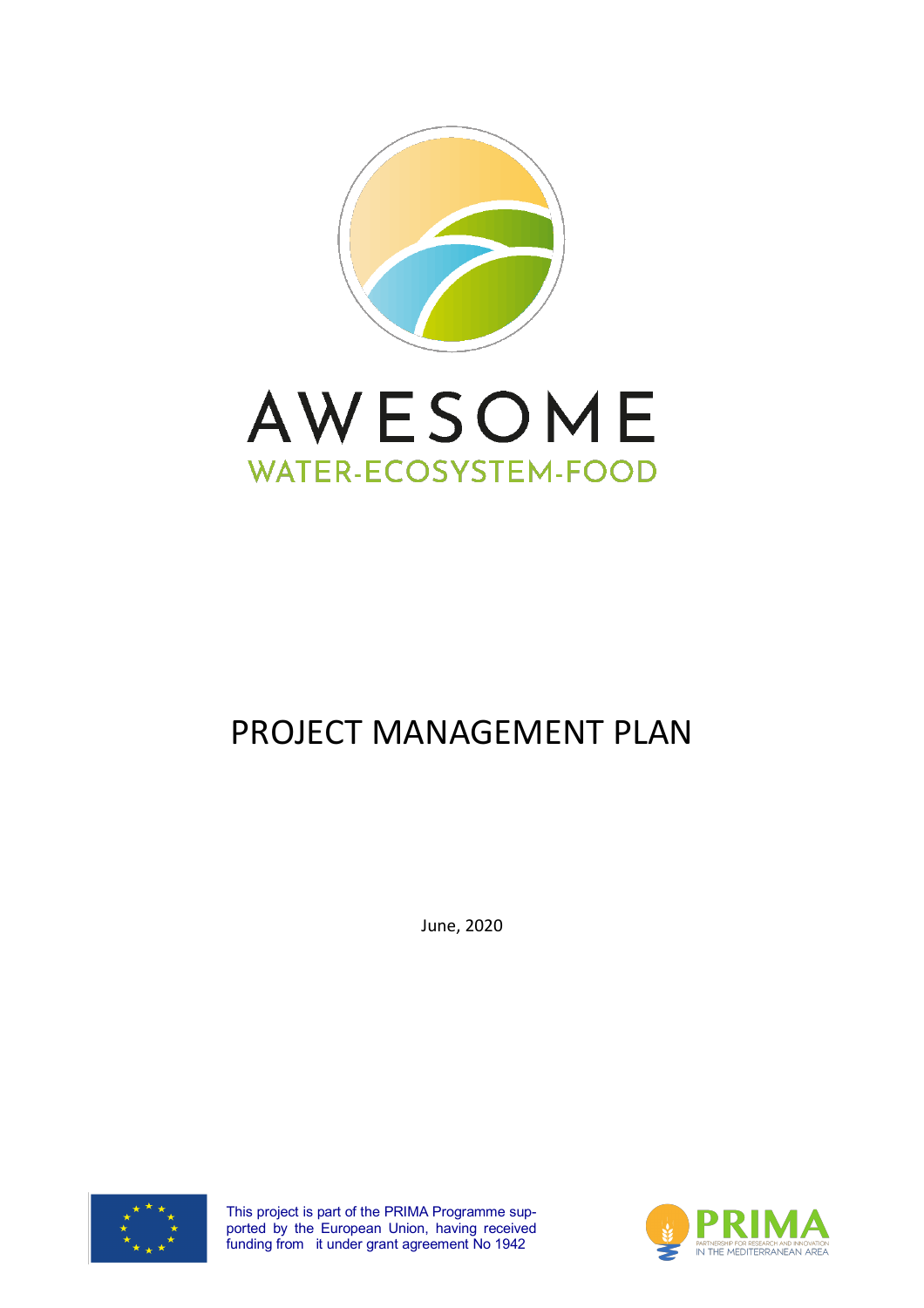

Project Number: 1942 **Project Title**: AWESOME

**Work-Package**: WP1 **Deliverable #:** D1.1 **Deliverable Type:** Document **Contractual Date of Delivery:** 30 June 2020 **Actual Date of Delivery**: 30 June 2020 **Title of Document:** Project Management Plan

**Programme Call:** PRIMA Call 2019 Section 1 Farming RIA Partners: **Partners:** POLIMI (Project Coordinator), AUEB, YVC, UH, AF, RWTH, FEEM

Author(s): Author(s): Andrea Castelletti, Elena Matta

**Content of this report:** Description of the project management structure, and of the quality control procedures for meetings, deliverables, communication within the project, as well as for internal and external reporting.

**Availability:**  $\qquad \qquad$  This report is public.

| <b>Document revisions</b>      |                                                                                  |            |
|--------------------------------|----------------------------------------------------------------------------------|------------|
| Author                         | Revision content                                                                 | Date       |
| Elena Matta                    | $D1.1$ v01 – First draft of the management plan                                  | 15/06/2020 |
| Andrea Castelletti and Chiara  | $D1.1$ v02 – Second draft after checking (inter-                                 | 19/06/2020 |
| Guerrini                       | nal WP1) with A. Castelletti and C. Guerrini                                     |            |
| Christiane Pyka                | D1.1 v03 - Third draft after comments of C.                                      | 22/06/2020 |
|                                | Pyka                                                                             |            |
| Maria Diletta Damin and Chiara | D1.1 v04 – Fourth draft after comments of M.                                     | 23/06/2020 |
| Guerrini                       | D. Damin and C. Guerrini                                                         |            |
| Matteo Giuliani, Maria Diletta | $ D1.1 $ v05 – Fifth draft after comments of M.                                  | 25/06/2020 |
|                                | Damin and Chiara Guerrini, Silvia Giuliani, and additional comments by M. D. Da- |            |
| Merlo and Marta Castellini     | min and C. Guerrini, minor from S. Merlo and                                     |            |
|                                | M. Castellini                                                                    |            |
| Andrea Castelletti             | D1.1 v06 - Sixth draft after comments of A.                                      | 29/06/2020 |
|                                | Castelletti                                                                      |            |
| Elena Matta                    | $D1.1$ F – Final version of the management plan $30/06/2020$                     |            |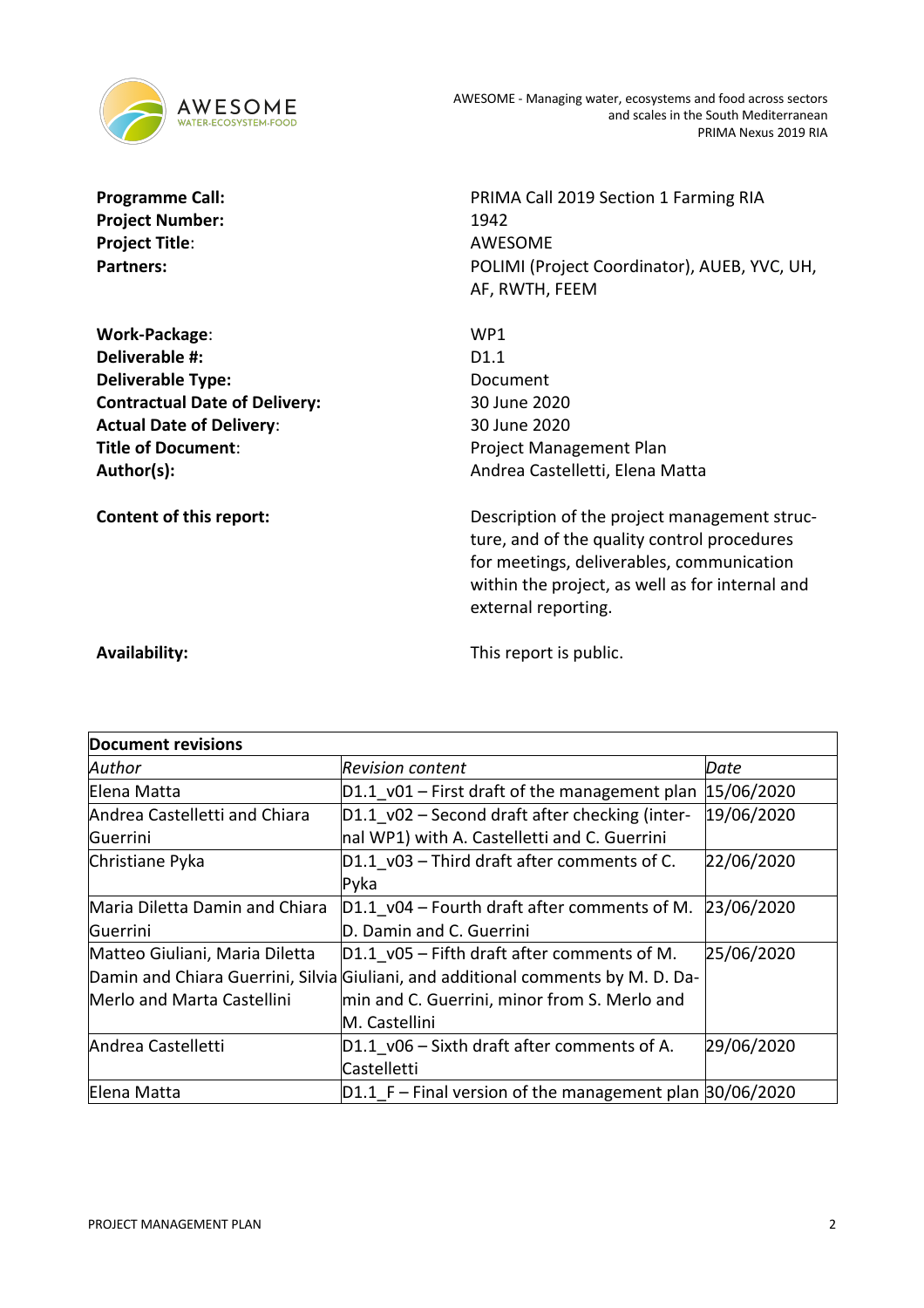

# **Table of Content**

| <b>Table of Content</b>                                | 3              |
|--------------------------------------------------------|----------------|
|                                                        |                |
| <b>LIST OF ACRONYMS</b>                                | 6              |
| <b>EXECUTIVE SUMMARY</b>                               | $\overline{7}$ |
| 1. INTRODUCTION                                        | 8              |
| 2. PROJECT ORGANISATION AND MANAGEMENT                 | 10             |
| 2.1 OVERVIEW OF THE MANAGEMENT STRUCTURE               | 10             |
| 2.2 COORDINATING PARTNER                               | 11             |
| 2.3 PROJECT COORDINATOR                                | 11             |
| 2.4 QUALITY MANAGEMENT (QM) FUNCTION                   | 12             |
| <b>2.5 DECISION MAKING</b>                             | 12             |
| 2.5.1 General Assembly                                 | 12             |
| 2.5.2 Management Board                                 | 14             |
| 2.5.3 Work Package Leaders and Case Study Leader       | 15             |
| 2.5.4 Project Advisory Board                           | 16             |
| 2.6 CONFLICT RESOLUTION PROCEDURES AND RISK MANAGEMENT | 16             |
| 2.6.1 Risks related to COVID-19                        | 17             |
| 2.7 CONSORTIUM AGREEMENT                               | 17             |
| 3 QUALITY CONTROL PROCEDURES FOR MEETINGS              | 18             |
| 3.1 GENERAL RULES FOR MEETINGS                         | 18             |
| <b>3.2 PROJECT PLENARY MEETINGS</b>                    | 18             |
| 3.3 GENERAL ASSEMBLY MEETINGS                          | 19             |
| 3.4 MANAGEMENT BOARD MEETINGS                          | 19             |
| 3.4.1 General                                          | 19             |
| 3.4.2. Decisions                                       | 19             |
| <b>3.5 WORK PACKAGE MEETINGS</b>                       | 20             |
| 3.5.1 General                                          | 20             |
| 3.5.2 Decisions                                        | 20             |
| <b>3.6 PROJECT REVIEWS</b>                             | 20             |
| 3.6.1 General                                          | 20             |
| 3.6.2 Preparation                                      | 20             |
| 3.6.3 Logistics                                        | 21             |
|                                                        |                |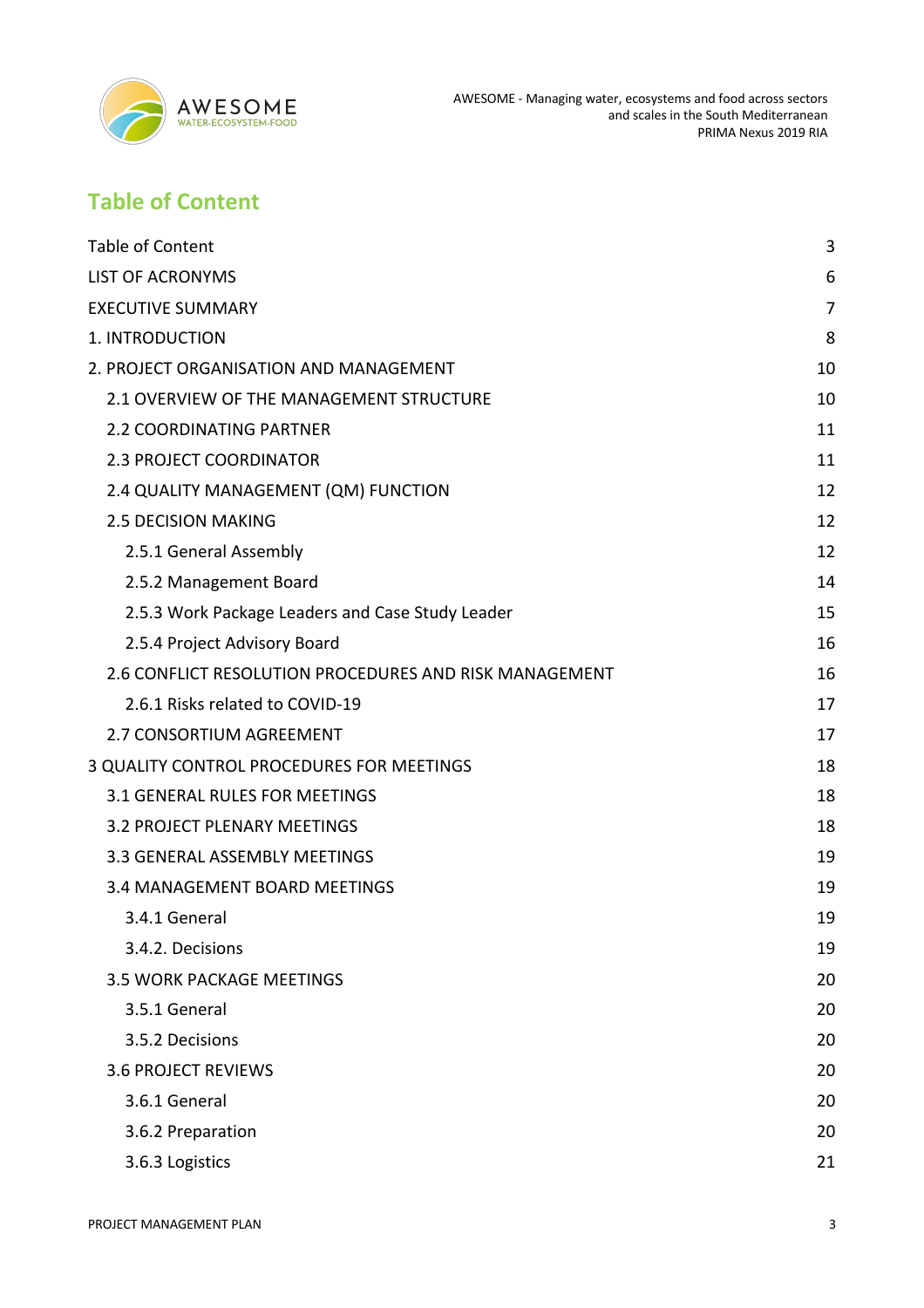

| 3.6.4 Agenda of Project Review                   | 21 |
|--------------------------------------------------|----|
| 4. QUALITY CONTROL PROCEDURES FOR COMMUNICATION  | 22 |
| <b>4.1 PUBLIC WEBSITE</b>                        | 22 |
| <b>4.2 AWESOME ARCHIVING FILE SYSTEM</b>         | 22 |
| <b>4.3 AWESOME DATABASE</b>                      | 22 |
| <b>4.4 COMMUNICATION TOOLS</b>                   | 23 |
| 4.4.1 Electronic Mail                            | 23 |
| 4.4.1 Online conference calls                    | 24 |
| 5. QUALITY CONTROL PROCEDURES FOR DELIVERABLES   | 25 |
| 5.1 FOREWORD                                     | 25 |
| 5.2 DELIVERABLE TYPES: REPORTS                   | 25 |
| 5.2.1 Standards                                  | 25 |
| 5.2.2 Document codes                             | 25 |
| 5.2.3 Document Versions                          | 26 |
| <b>5.3 EDITING GUIDELINES</b>                    | 27 |
| 5.3.1 Logo                                       | 27 |
| 5.3.2 Page Formats                               | 27 |
| 5.3.3 Templates                                  | 27 |
| Reports and documents                            | 27 |
| Presentations                                    | 28 |
| 5.4.4 Styles                                     | 28 |
| 5.4 DELIVERABLES                                 | 29 |
| 5.4.1 Overview                                   | 29 |
| 5.4.2 Deliverable Production                     | 29 |
| 5.4.3 Deliverable Development Plan (DDP)         | 30 |
| 6 QUALITY CONTROL PROCEDURES FOR REPORTING       | 31 |
| 6.1 CONTRACTUAL OBLIGATIONS - MANAGEMENT REPORTS | 31 |
| 6.2 INTERNAL QUALITY PROCEDURE                   | 32 |
| 6.2.1 Six-Months Progress and Resource Reports   | 32 |
| Guidelines to fill in the progress reports       | 32 |
| Guidelines to fill in the resource reports       | 33 |
| <b>6.3 TECHNICAL REPORT</b>                      | 33 |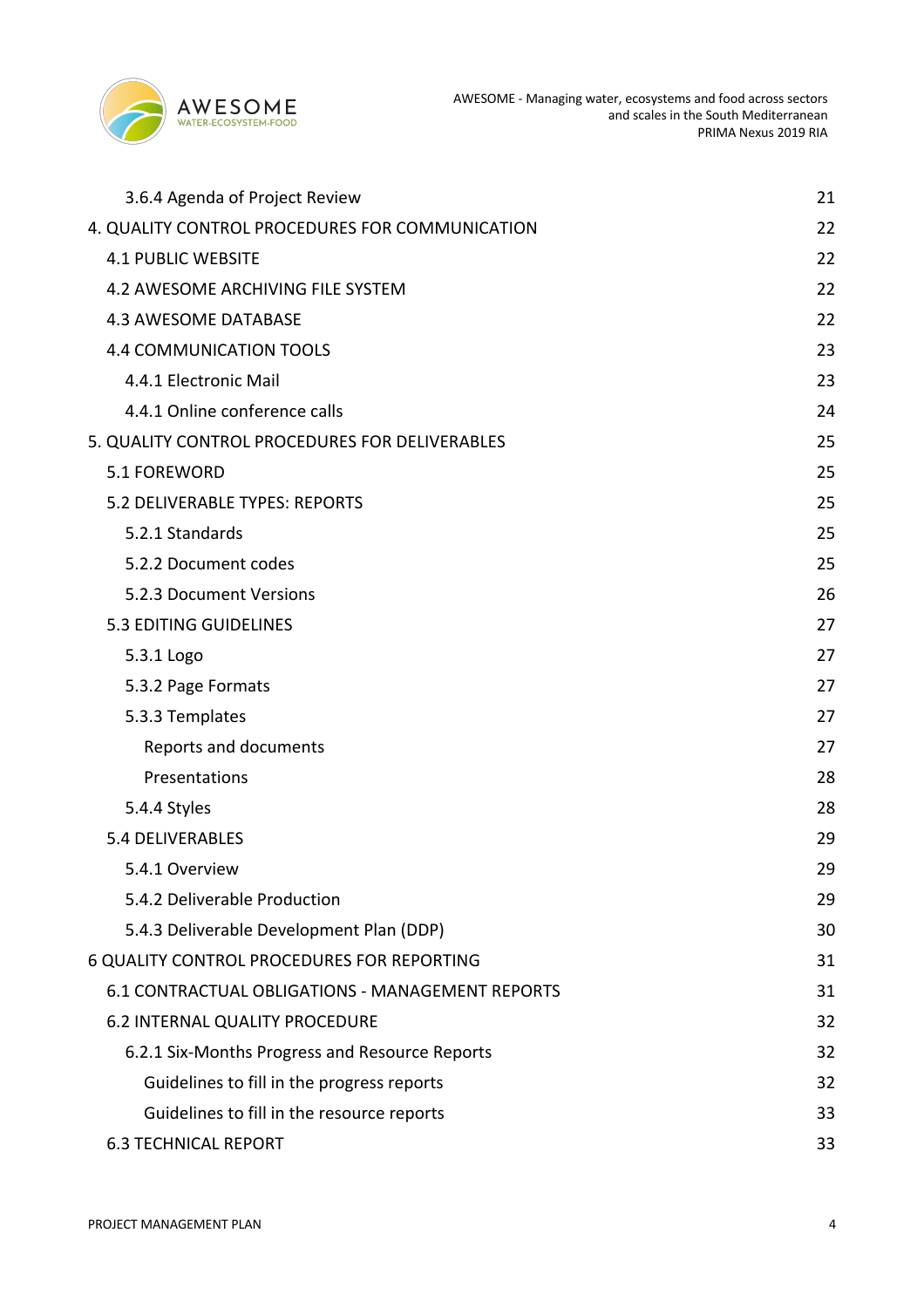

| <b>6.4 FINANCIAL REPORT</b>                                    | 34 |
|----------------------------------------------------------------|----|
| <b>6.5 PROBLEM MANAGEMENT</b>                                  | 34 |
| 6.5.1 Introduction                                             | 34 |
| 6.5.2 Problems Identified by a Partner                         | 34 |
| 6.5.3 Problems Concerning the Performance of a Partner         | 34 |
| 6.5.4 Problems concerning the financial stability of a partner | 35 |
| 6.5.5 Management of Changes                                    | 35 |
| <b>6.6 FINANCIAL MANAGEMENT</b>                                | 36 |
| 6.6.1 Coordinator Responsibility                               | 36 |
| 6.6.2 Management of Funding Contribution from PRIMA Foundation | 36 |
| 6.6.3 Partner Responsibility                                   | 36 |
| 6.6.4 Audit Certificates                                       | 36 |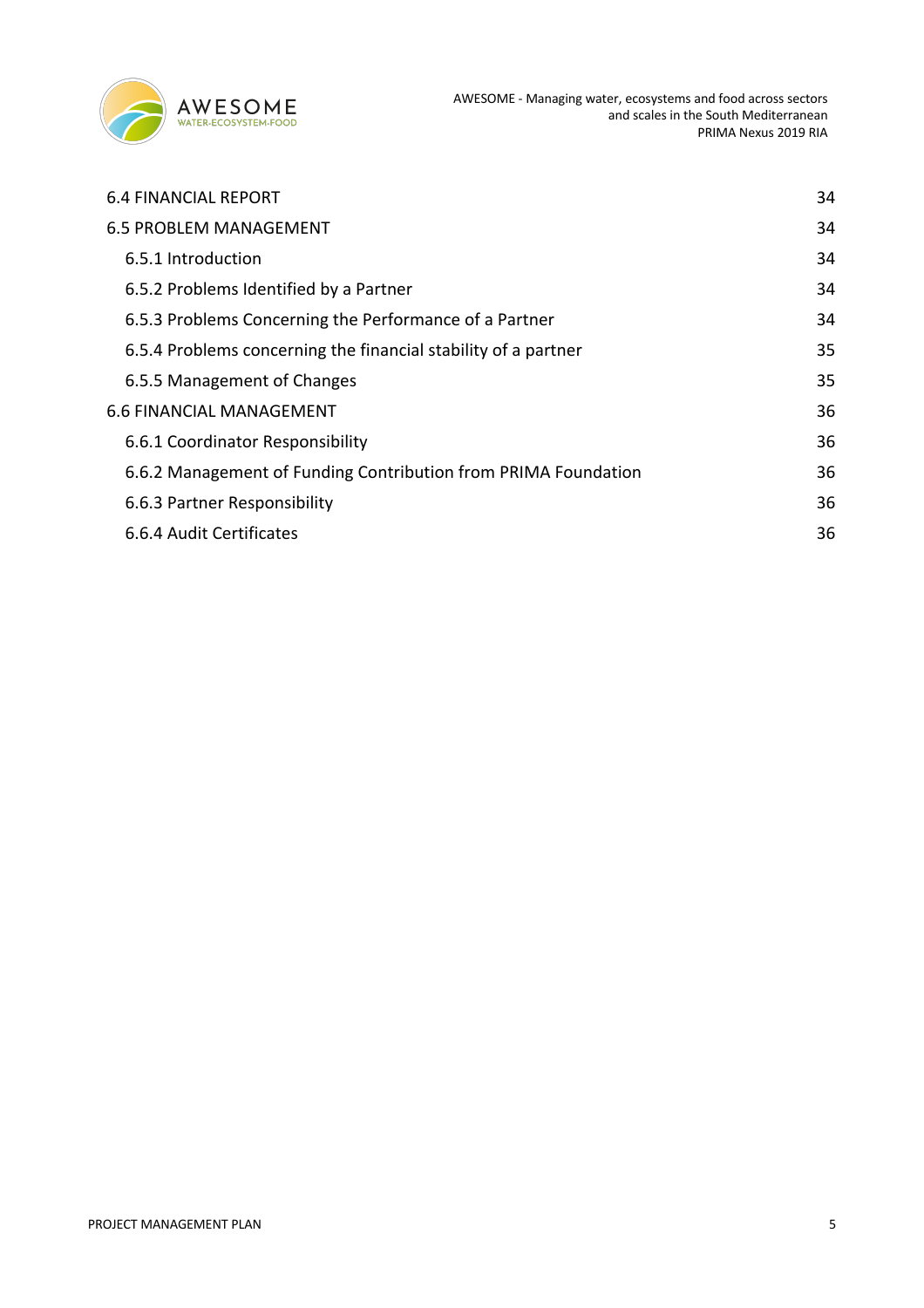

# **LIST OF ACRONYMS**

### Abbreviations

- AB: Advisory Board
- CA: Consortium Agreement
- CS: Case Study
- DDP: Deliverable Development Plan
- DoA: Description of Action (Annex I of the Grant Agreement)
- DM: Deliverable Manager
- EC: European Commission
- GA: Grant Agreement
- GAs: General Assembly
- MB: Management Board
- Mx: Month number
- PC: Project Coordinator
- PI: Principal Investigator
- PO: Project Officer
- PR: Project Review
- QC: Quality Control
- QM: Quality Management
- RP: Reporting Period
- WP: Work Package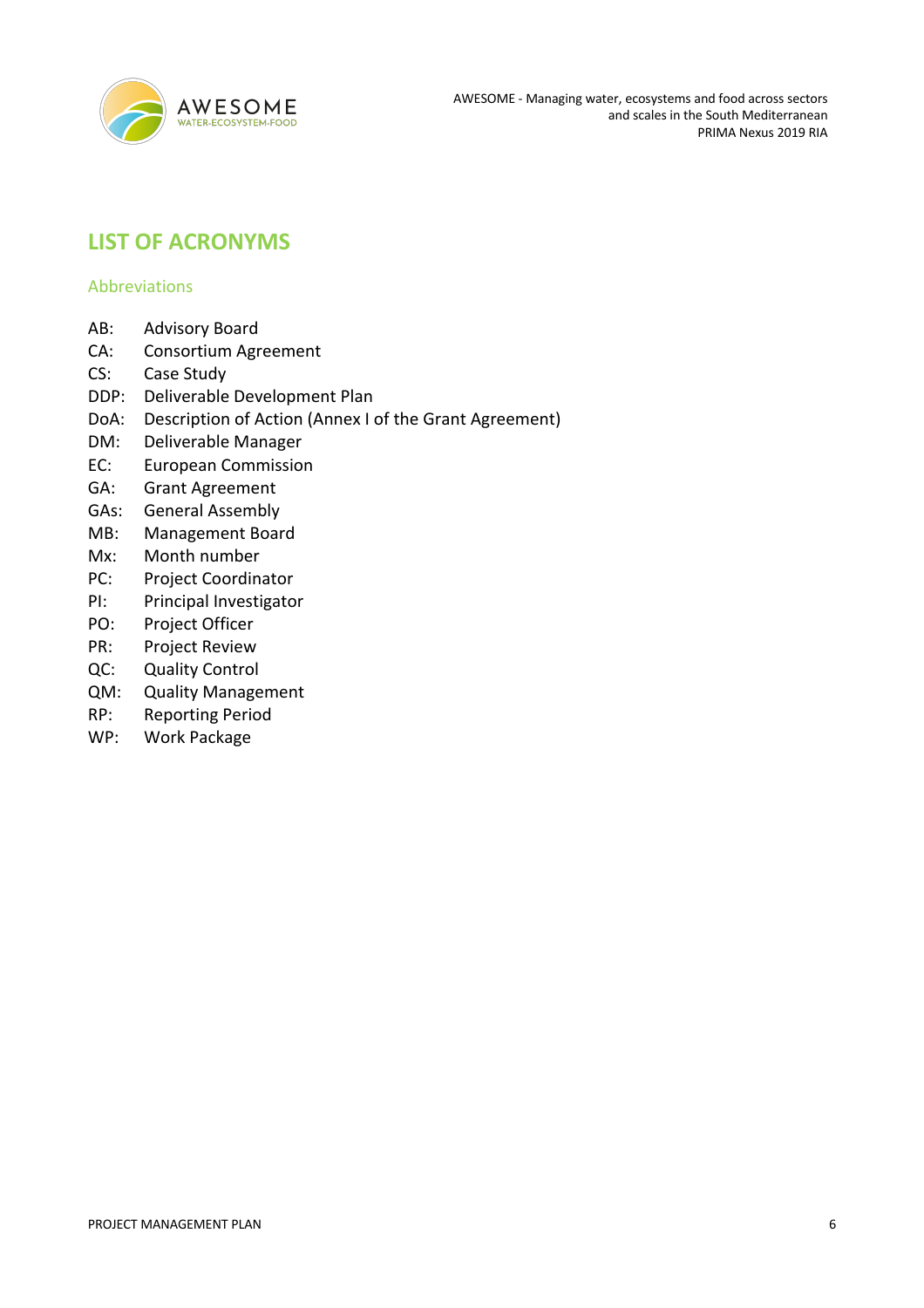

# **EXECUTIVE SUMMARY**

The AWESOME Project Management Plan is designed to facilitate cooperation and clear information flow within the AWESOME project by defining rules and standards for joint work. The intention is that all partners have the same point of reference and a common understanding of methods and procedures.

This deliverable contains a description of the project management structure, and of the quality control procedures for meeting, deliverables, and communication within the project, as well as for internal and external reporting.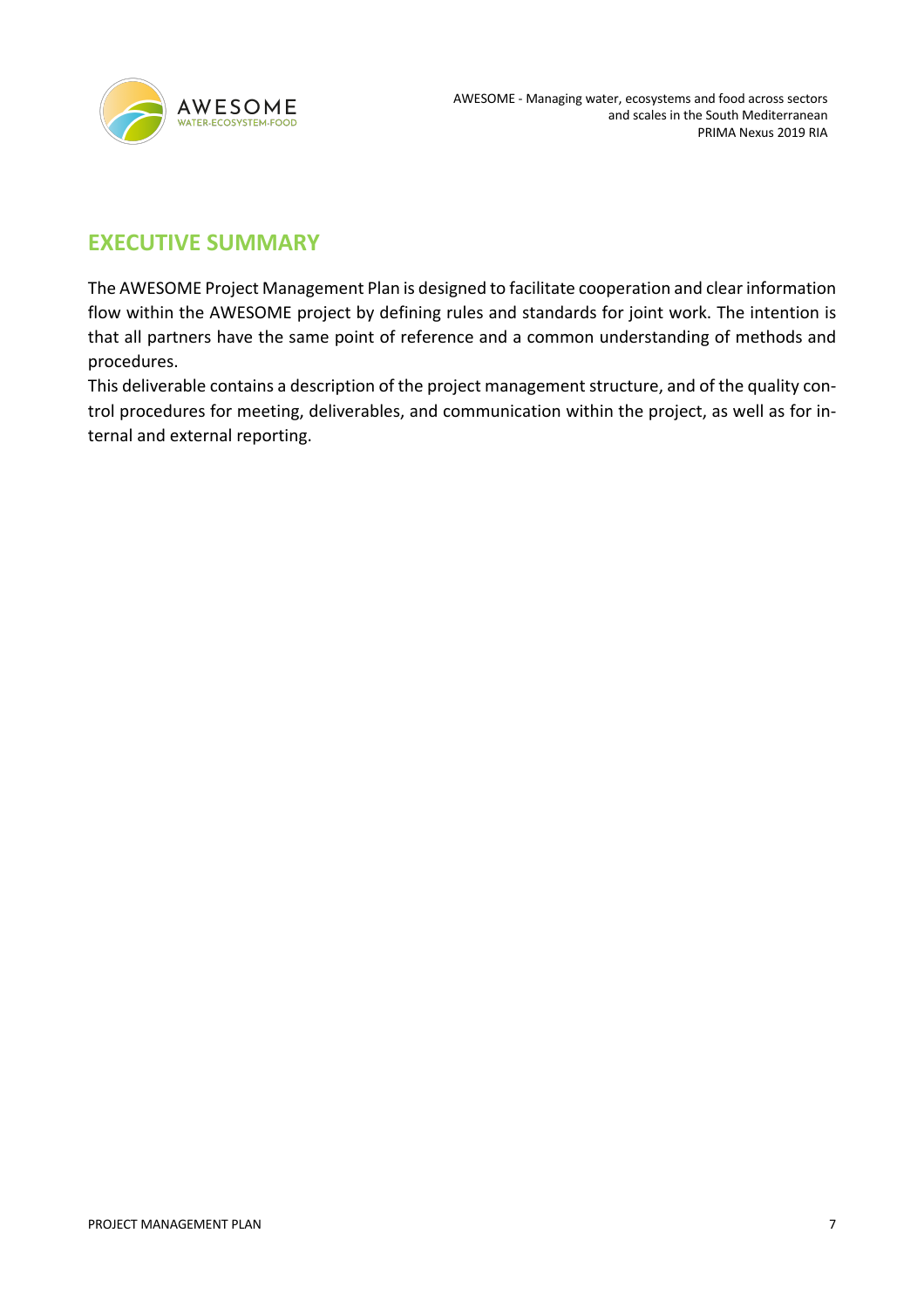

# **1. INTRODUCTION**

This document describes the procedures that guide the management of the AWESOME project. In order to avoid any doubt, the AWESOME Grant Agreement (GA) and Consortium Agreement (CA) take precedence over this document. This document on the Management Plan does not replace by any means the contractual obligations among partners and between partners and the PRIMA Foundation, i.e. the Contract, its Annexes and the CA.

This document is instead an aid to facilitate the adoption of cooperative principles in the AWESOME project, by defining rules and standards for the day-to-day work. The intention is that all partners have the same point of reference and a common understanding of methods and procedures, which are essential to harmonise their work.

If used with discipline, these guidelines will reduce project overhead, alleviate project management for all partners and increase efficiency, quality and effectiveness of the work carried out. Specifically, this plan will facilitate:

- − collaboration to achieve a common objective, share experience and know-how and develop results using the partners' complementary skills.
- − organisation and planning the work in a results-driven way. Whilst the internal organisation of each partner's work is his/her own responsibility (as long as each partner meets their commitments), the interactions between partners working at a distance must be based on the flow of results. Common planning must henceforth be a guiding principle for every partner and must always be up to date.
- − effectiveness of meetings between and among the partners, which is absolutely critical to the progress of work. An inconclusive meeting can cause serious delays, risks and costs.
- − coordination, clear rules for communication and unambiguous mechanisms for decision-making, involving different levels of decision-makers in different domains (strategic, technical, financial, and administrative). The rules for such decision-making need to be clear.

It is thus imperative that all AWESOME partners are aware of this document, and understand and use the rules, guidelines and standards that are here specified.

The document starts by describing how the project is organised and what its management structure is (Sections 1 and 2). This is derived from the content already available in the Description of Action (DoA, Annex I of the GA) and CA, but presented here with larger emphasis on the decision-making activities. This is a good starting point for understanding how AWESOME is managed, in particular for anyone new joining the project.

Section 3 describes the Quality Control (QC) Procedures put in place for AWESOME Meetings, how decisions are taken and what should be entered in the minutes. The way to prepare for a Review by the PRIMA Foundation is also examined.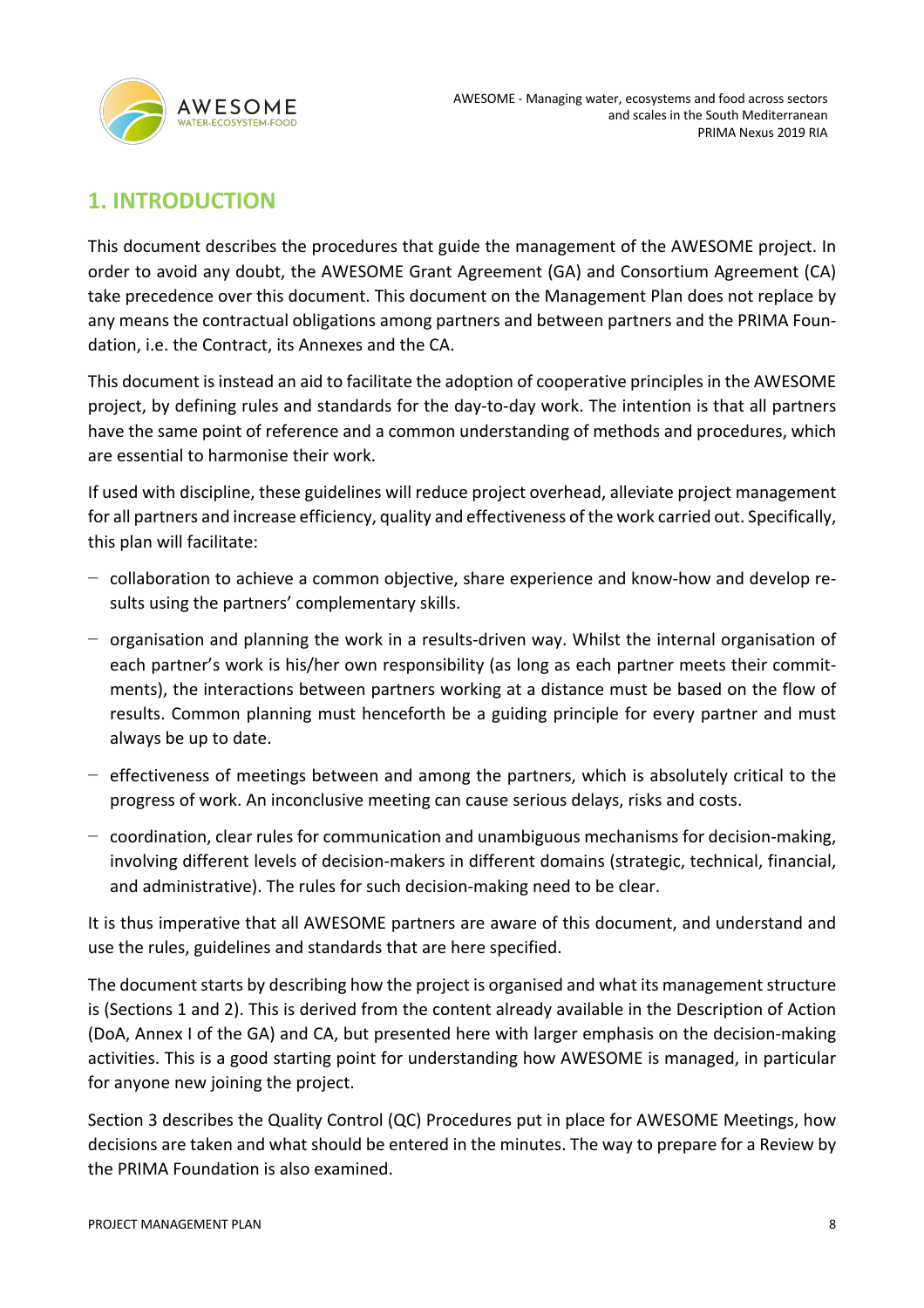In Section 4, the QC Procedures for Communication of working and official documents within the project are presented. Principally, communication takes place through the AWESOME data repository accessible via browser on the POLIMI server*<sup>1</sup>*. In particular, the Administration Area website is examined, illustrating where to find officially released deliverables, contractual documents, minutes of meetings and supporting information such as document templates can be found. An overview of internal communication tools such as e-mail, Skype and Zoom is then provided.

A major section (Section 5) concerns the QC procedures for producing Deliverables. Document standards and templates are introduced, and an explanation of document coding given. This section also explains how to prepare a Deliverable Development Plan (DDP), and the quality control procedures that are implemented to ensure that released documents have gone through the appropriate level of assessment prior to release.

Finally, the QC procedures for Project Management in general are presented in Section 6. These include the Reporting principles actively used in AWESOME and the necessary content to be provided in the Progress Reports. How problems are managed is then illustrated from perspectives of both the partners and the management structure. The section concludes with a summary of Financial Management issues, including the preparation of Financial Statements, how the advance payments by the PRIMA Foundation are distributed and the obligations of the partners.

In conclusion, this document is effectively a handbook presenting how to be involved in the project. All the administrative issues are explained, as well as how reporting must be performed, and how the overall project management is set up to ensure that the project reaches its goals.

 $1$  https://131.175.15.9/cgi-bin/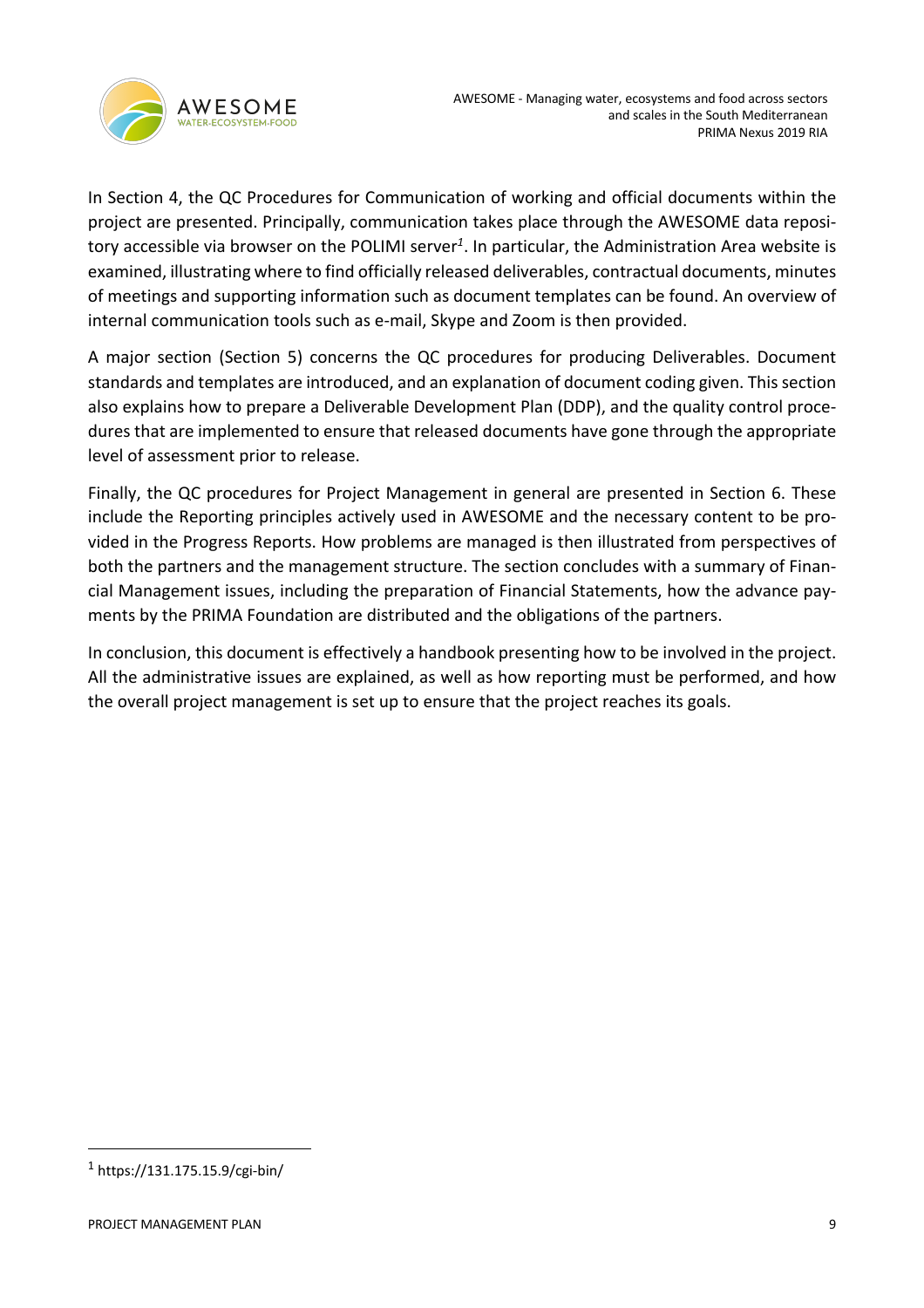

# **2. PROJECT ORGANISATION AND MANAGEMENT**

### **2.1 OVERVIEW OF THE MANAGEMENT STRUCTURE**

AWESOME is a Collaborative Project with seven Work Packages (WPs) and seven partners. It will be managed according to the project management structure summarized in Figure 1.

The global project management responsibility relies upon the AWESOME **Management Board** (MB), composed by the Project Coordinator and the Deputy Coordinator, the WP Leaders, and the Case Study Leader. They all ensure the day-to-day management of the project. The MB decides on the project work plan, changes or further specifications of the budgets, and of payment transfers, takes action in the event of non-performing partners and addresses other matters necessary for the project advancement and success.

The Management Board will report directly to the AWESOME **General Assembly** (GAs), which represents the partners' interests, being the highest decision and strategy-making body of the project. The GAs – composed of one representative per partner organisation – ultimately validates the major decisions concerning the project and is also the ultimate decision-making body for any issue concerning the proper operation of the consortium. The GAs will also inform the engaged Stakeholders of any relevant progress and changes in the project advancement and keep an open communication line with them.



**Figure 1** – AWESOME management structure.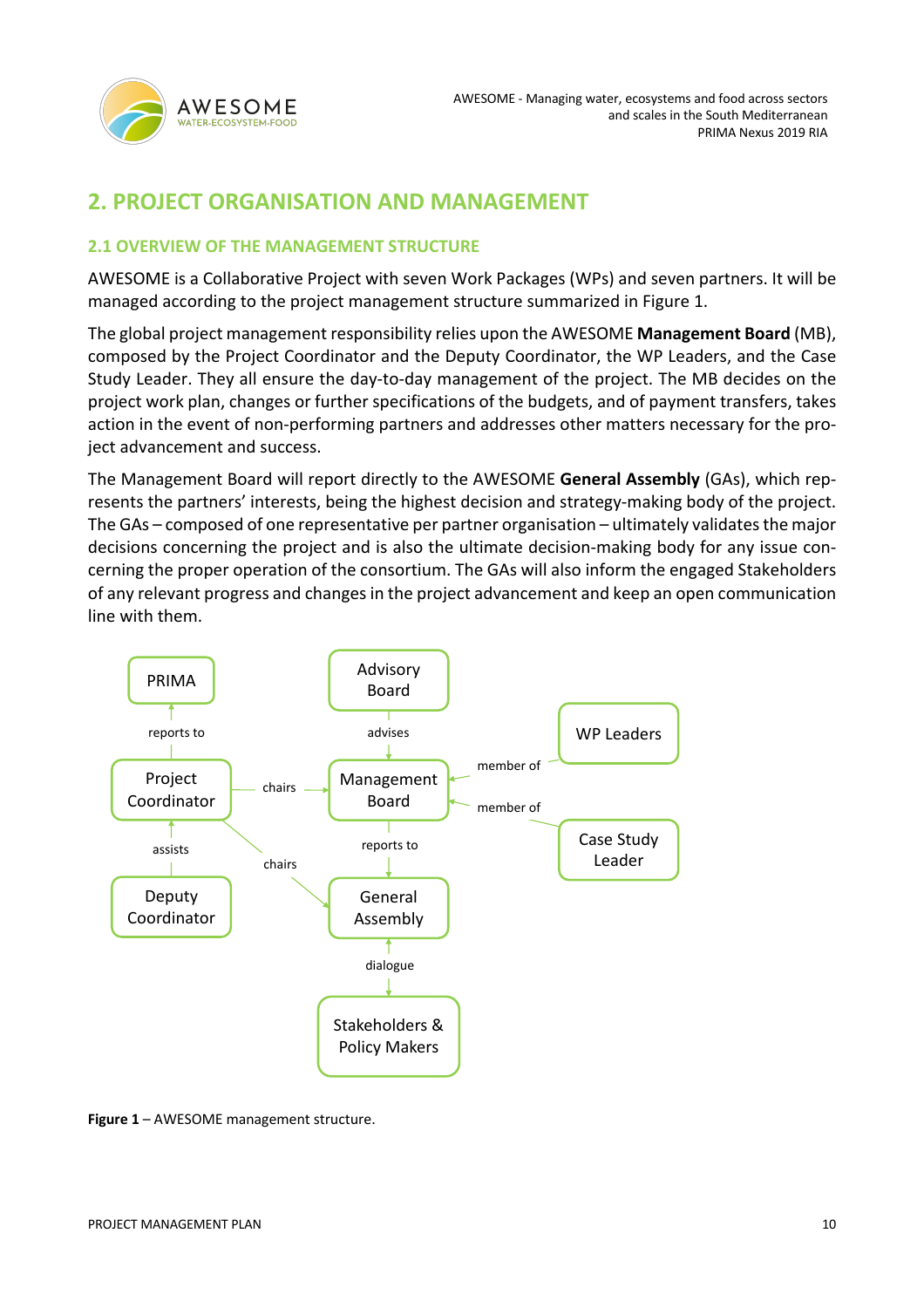

### **2.2 COORDINATING PARTNER**

The **Coordinating Partner** is **POLIMI** (Politecnico di Milano), which is the single point of contact between the EC (PRIMA Foundation) and the AWESOME consortium. The Coordinator receives all payments from the PRIMA Foundation and transfers them to the partners in accordance with the conditions specified in the **Consortium Agreement** (CA). The Coordinator is also responsible for ensuring that all contractual documents are provided to PRIMA.

The Project Coordinator (or Director) is **Prof. Dr. Andrea Castelletti** of **POLIMI**.

### **2.3 PROJECT COORDINATOR**

Management and coordination activities are conducted by POLIMI. The AWESOME **Project Coordinator**, **Prof. Dr. Andrea Castelletti** of **POLIMI**, is responsible for running the project and all aspects of the interface between the project and the EC. He is assisted by **Prof. Dr. Phoebe Kondouri** of **AUEB** (Athens University of Economics and Business) as **Deputy Project Coordinator**. The Coordinator's main responsibilities will be to:

- − manage the PRIMA contract, ensuring the interface with the PRIMA Project Officer;
- − handle and distribute the funds according to the rules agreed within the consortium;
- − evaluate the advice of operational management bodies and representatives to meet the project schedule and objectives.

### Additional activities include:

- − the strategic, financial and contractual management of the consortium, ensuring the official interface between the consortium and the PRIMA Foundation;
- − the day-to-day operational project management, providing the consortium with its project management experience, methods and tools.

Specific management responsibilities are:

- − to chair the General Assembly (§ 2.5.1 of this document) and Management Board (§ 2.5.2) meetings and to ensure follow-through of decisions;
- − to establish and benchmark project milestones, to monitor achievements and project progress, to control quality and consistency against technical and contractual aspects and to make proposals for workplan development to the management board as required;
- − to administer the PRIMA financial contribution, and to distribute partner shares according to the rules defined in the GA and the CA;
- − to establish and implement procedures, project management methods and tools;
- − to initiate and support periodic project meetings (planning, preparation, meeting logistics, minutes) for progress reviews, decision making and conflict resolution;
- − to coordinate internal and contractual (interim) reporting;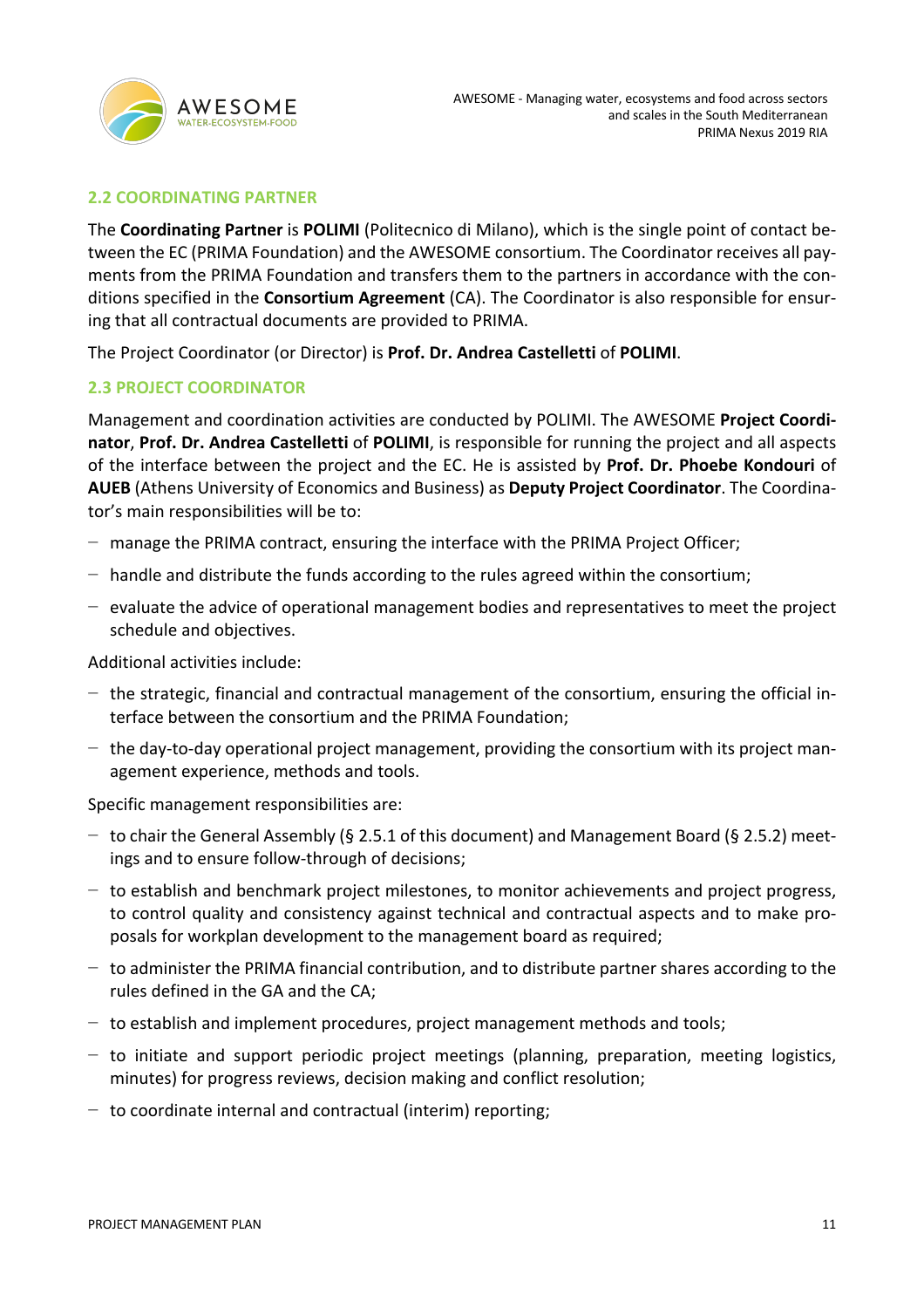

- − to coordinate timely production of deliverables and reports, financial statements and specific requested documents, reviewing them to verify consistency, and submitting them to the PRIMA Foundation; and maintain the project archiving repository;
- − to coordinate administrative issues, e.g. financial statements submission by project partners, follow-up of PRIMA payments, calculate partner shares according to rules agreed in the CA;
- − to maintain contractual documents (DoA, CA);
- − to provide a helpdesk to assist individual project partners on administrative issues;
- − to provide access to and administration of tools that facilitate collaboration, communication and coordination, such as a file archive system, electronic archives, dedicated mailing lists.

In conclusion, the Project Coordinator and the Deputy Coordinator will handle day-to-day management, quality, and logistics. They will take care of the operational management, the various day-today management and coordination tasks summarized above.

### **2.4 QUALITY MANAGEMENT (QM) FUNCTION**

The Quality Management (QM) function covers all WPs. The QM is delegated to WP leaders and deliverables' lead authors. They must:

- − assess the compliance of deliverables with Milestones and Target Objectives;
- − evaluate deliverables for compliance with the DoA (Annex I of GA);
- − verify the technical and non-technical quality of deliverables;
- − verify the compliance of deliverables and reports with regard to correct formatting and numbering, prior to the submission to the PRIMA Foundation and, more specifically they are responsible for providing documents that adhere to the AWESOME visual identity, ensuring correct formatting and numbering.

The QM task is covered in each WP by the WP leader, who report to the Project Coordinator. The latter is, in turn, responsible for the overall QM.

### **2.5 DECISION MAKING**

### **2.5.1 General Assembly**

The **General Assembly** (GAs), which is **chaired by the Project Coordinator**, is composed of the institutional representative appointed by each of the partner organisations. As indicated in the CA, **one member of each partner has the right to vote**. It is the GAs that ultimately validates the major decisions concerning the project. The General Assembly is the **arbitration body** for all decisions taken by the MB (§ 2.5.2 of this document). Thus, any Partner may request for arbitration by the GAs any decision by the MB that it deems to be contrary to the interests of the project. The GAs is also the decision-making body for any issue concerning the proper operation of the consortium. Under normal circumstances, the GAs is expected to meet **every six months**. However, the approval of any issue of competence of the GAs can be also given by mail vote, upon communication by the Coordinator. Decisions within the General Assembly will be taken based upon a two-thirds (2/3) majority, each partner having one vote. It is anticipated that additional formal meetings of the GAs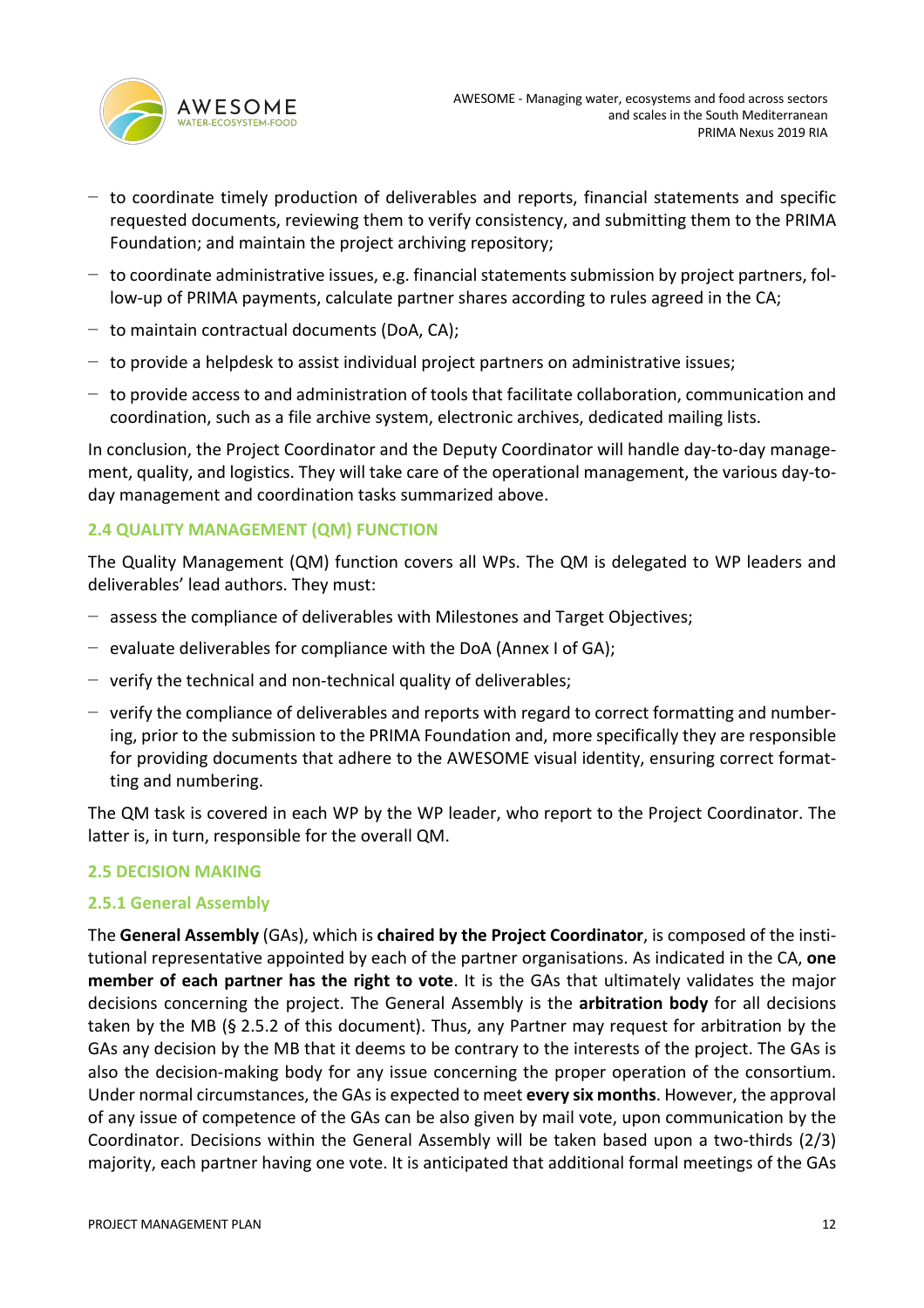

will only be necessary under exceptional circumstances. The matters to be acted upon by the GAs may include:

- − issues ranging from activity planning to budget and financial allocations (decisions will be taken by qualified majority);
- − the political and strategic orientation of the project;
- − approving any change to the structure of the project that requires contractual amendments to be submitted to the PRIMA Foundation;
- − approving changes in work sharing and budget proposed by the MB and approving respective amendments in Annex I of the Contract;
- − approving proposals made by the MB concerning non-performing partners;
- − approving the entering into the Contract and the CA of new Contractors (decisions by qualified majority);
- − approving the (even premature) completion or termination of the project;
- − approving alterations to the CA proposed by the MB (note: eventual alterations of the CA approved by the GA – must be signed by the legal representatives of each partner);
- − hearing appeals from any partner and deciding on appropriate action concerning decisions taken by the MB that any partner concerned considers to be unfair and contrary to its interests;
- − arbitration of advice received from the MB (decisions by qualified majority).

The **voting members of the GAs** are listed in Table 1. Should a voting member be unable to attend the GA, he/she **can delegate** a member of his/her organisation after informing the Project Coordinator.

| <b>Organisation</b> | <b>Name</b>             | e-mail                                            |
|---------------------|-------------------------|---------------------------------------------------|
| <b>POLIMI</b>       | Andrea Castelletti      | andrea.castelletti@polimi.it                      |
| <b>AUEB</b>         | Phoebe Koundouri        | pkoundouri@aueb.gr                                |
| <b>YVC</b>          | Ruslana Rachel Palatnik | rusalik@gmail.com                                 |
| UH                  | Mordechai Shechter      | shechter@econ.haifa.ac.il                         |
| ZG                  | Mostafa Hassanen        | mostafa@agrimaticfarms.com                        |
| <b>RWTH</b>         | Christiane Pyka         | pyka@lfi.rwth-aachen.de                           |
| FEEM                | Sergio Vergalli         | sergio.vergalli@unibs.it; sergio.vergalli@feem.it |

**Table 1** – AWESOME General Assembly voting members.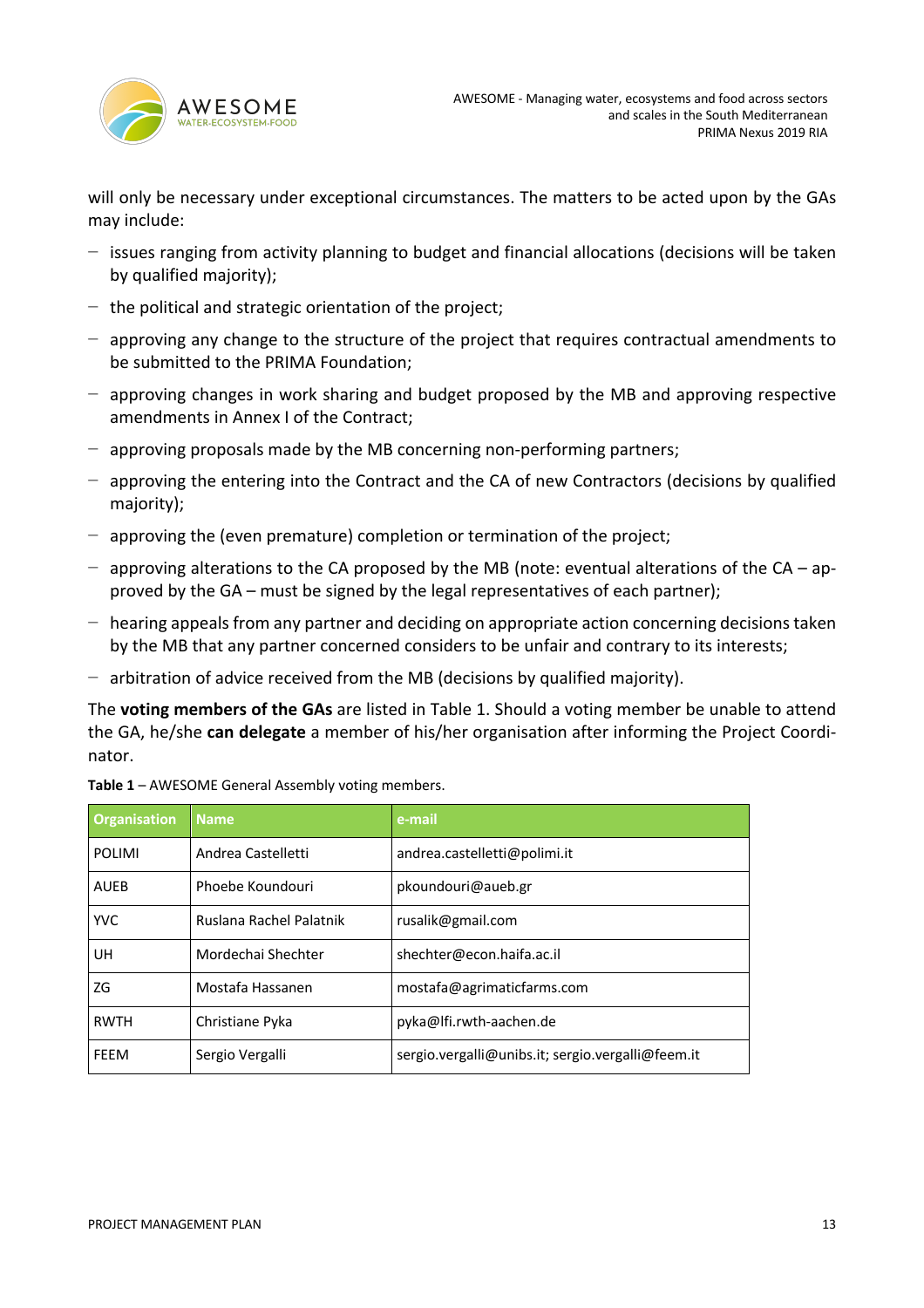

### **2.5.2 Management Board**

The **Management Board (MB)** consists of the Project Coordinator, the Deputy Coordinator, the WP Leaders, and the Case Study Leader (§ 2.5.3 of this document). The main role of the MB, which is **chaired by the Project Coordinator**, is to ensure the day-to-day management and implementation of the project, assess the work package activities and correspondingly check the consistency of the budget and effort allocations. The MB takes action against non-performing partners and implements the project decisions approved by the GAs. The MB reports to the GAs.

The MB's responsibilities include to:

- − support the Coordinator in preparing meetings with PRIMA and in preparing related data and deliverables;
- − prepare the content and timing of press releases and joint publications by the consortium or proposed by PRIMA in respect of the procedures of the GA;
- − address financial and administrative issues;
- − mediate between the project partners in case of possible disputes;
- − support the consortium for protection and access rights to knowledge based upon the CA.

In general, the MB will propose any and all decisions required for the proper development of the Project and conduct of Partners. The MB will normally meet **monthly or as needed** and be in charge of preparing the abovementioned activities. The **MB members** were nominated during the Project kick-off and they are shown in Table 2.

| Table 2 - AWESOME Management Board members. |  |  |
|---------------------------------------------|--|--|
|---------------------------------------------|--|--|

| <b>Role</b>                                                    | <b>Name</b>             |
|----------------------------------------------------------------|-------------------------|
| Coordinator                                                    | Andrea Castelletti      |
| Deputy Coordinator                                             | Phoebe Koundouri        |
| Case Study Leader (ZG)                                         | Mostafa Hassananen      |
| WP1 - Project Management (POLIMI)                              | Elena Matta             |
| WP2 - Future scenarios generation (AUEB)                       | Achilleas Vassilopoulos |
| WP3 - Macro-economic models (YVC)                              | Ruslana Rachel Palatnik |
| WP4 - Meso Level models (POLIMI)                               | Matteo Giuliani         |
| WP5 - Micro Level models (RWHT)                                | Christiane Pyka         |
| WP6 - Stakeholder Engagement and Interaction (AUEB)            | Ebun Akinsete           |
| WP7 - Dissemination, communication, outreach and policy (FEEM) | Sergio Vergalli         |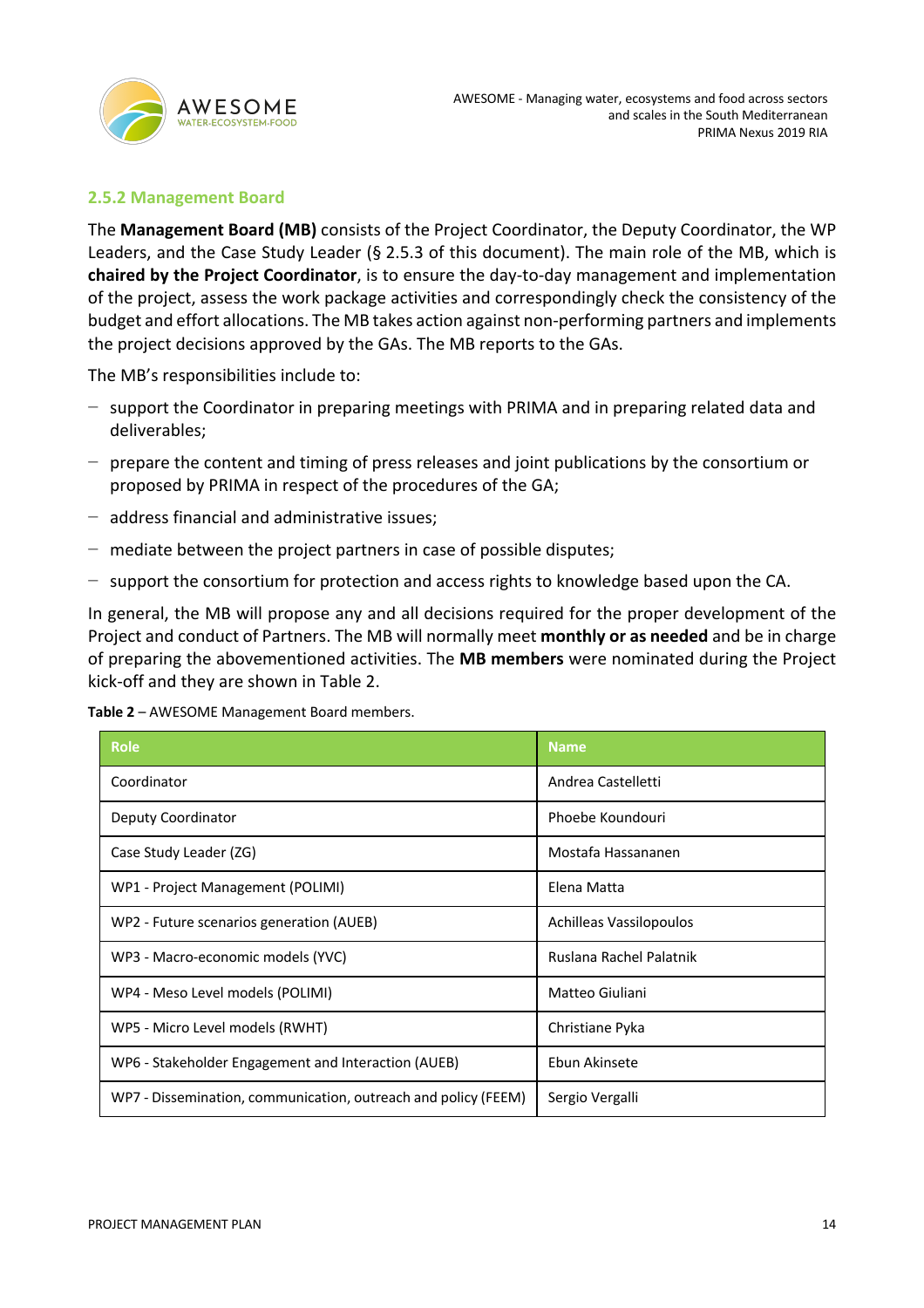

### **2.5.3 Work Package Leaders and Case Study Leader**

**The Work Package (WP) Leaders** are responsible for coordination of tasks within their sector of activity, for integrating the work of the partners, controlling and updating the planning of the tasks, organising thematic meetings as appropriate, monitoring productivity, coordinating work with other WPs, and stimulating scientific and technical exchange within their WP. They report to the MB and/or to the Project Coordinator.

The WP Leader's **roles** are to:

- − drive the implementation of the WP, and ensure it is reaching its planned milestones;
- − present progress reports on the state of advancement of the WP;
- − make proposals on the allocation of WP tasks, financial needs and allocation among the Contractors, and the need to bring in new Contractors;
- − prepare and validate WP Deliverables;
- − identify risks within a WP and inform the MB and/or the Coordinator;
- − inform the MB of any other difficulty arising in connection with the development of the WP.

The WP leaders will prepare at the beginning of each half a year a **micro-plan** outlining the WP activities for the next **six months** and ensure that these are implemented through online meetings. The micro-plans are laid out on a rolling basis in order to allow the WP leaders and the Project Coordinator to carefully monitor the project progress. Partners are also asked to complete an **activity report** structured as a logbook, stored in a reserved area on the project portal. Each WP will hold **regular web-conferencing meetings** with its participant partners to check on progress and report on issues that may be blocking progress.

The following principal investigators are designated as **WP Leaders**:

- − WP1 (Coordination and Management): Elena Matta, POLIMI
- − WP2 (Future scenarios generation): Achilleas Vassilopoulos, AUEB
- − WP3 (Macro-economic models): Ruslana Rachel Palatnik, YVC
- − WP4 (Meso-level models): Matteo Giuliani, POLIMI
- − WP5 (Micro Level models): Christiane Pyka, RWTH
- − WP6 (Stakeholder Engagement and Interaction): Ebun Akinsete, AUEB
- − WP7 (Dissemination, Communication, Outreach and Policy): Sergio Vergalli, FEEM

The **Case Study Leader** is appointed by the General Assembly and is part of the MB. The Case Study Leader takes responsibility for the following tasks:

- − identification of the existing historical data sources;
- − organisation of the historical data collection;
- − identification of the key stakeholders;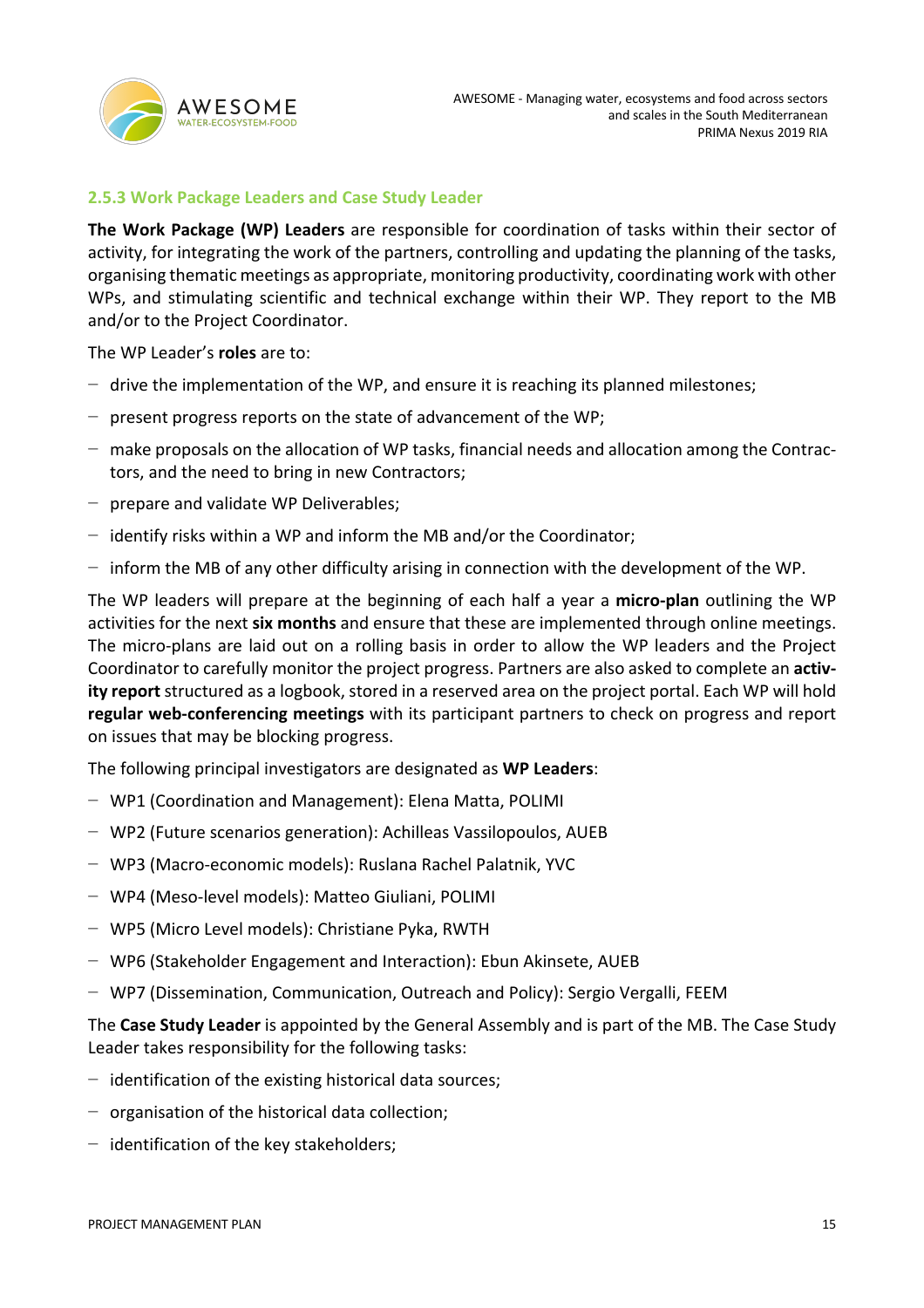

- − proposition of selected case study regions ("hot spots") within the Nile River basin;
- − coordination, implementation and facilitation of research activities in the case study of AWE-SOME, through interaction with basin authorities and stakeholders, and with WP Leaders;
- − facilitation of contacts of partners with the appropriate stakeholders for specific project needs;

The principal investigator designated as Case Study Leader of AWESOME is Mr. **Mostafa Hassanen** of **Zon Gardens** (ZG).

### **2.5.4 Project Advisory Board**

The role of the Project **Advisory Board** (AB) is formalised in the CA and is to provide advice during the project lifetime on technical issues. More specifically, the experts will be asked to provide their feedback on selected deliverables, either during the progress of the associated task, or prior to the submission to PRIMA. To facilitate the interaction with the AB and to maximize the impact and effectiveness, the AB has been composed of **experts** covering the different themes faced by the project, from research-oriented issues, to technical matters. The deliverables will be therefore directed to those members whose expertise is closer to the topic under discussion. The AB composition might change during the project lifetime, when need should arise. Further, the opportunity to appoint additional members to the AB, with higher specific expertise in some project's matters, will be considered as the project evolves.

The tentative list for the AWESOME AB is reported in the following:

- Prof. Jim Hall from Oxford University (https://www.eci.ox.ac.uk/people/jhall.html);
- Prof. Paolo d'Odorico from Berkeley University (https://ourenvironment.berkeley.edu/people/paolo-dodorico);
- Prof. (Emeritus) Pinhas Alpert from Tel Aviv University (https://english.m.tau.ac.il/profile/pinhas);
- Dr. Rabi Mohtar (PhD) from from American University of Beirut (AUB) Faculty of Agricultural and Food Sciences (FAFS) (https://www.aub.edu.lb/fafs/news/Pages/2018 Dean-Rabi-Mohtar.aspx);
- Prof. Dr. Mohammed Abo El Seoud of the Central Lab for Agricultural Climate (technical agriculture expert);
- Dr. Wael R. Soliman (PhD) of the African Development Bank Group and the Southern Africa Resource Center (https://www.afdb.org/en).

### **2.6 CONFLICT RESOLUTION PROCEDURES AND RISK MANAGEMENT**

Each WP will be expected to follow the instructions of the overall AWESOME coordinating bodies. Within a WP, the **internal management** will attempt to resolve any conflicts. The WP leader may call upon the Coordinator for assistance. Concerning conflicts between WPs, it is expected that first initial attempts will be made to solve any problems bilaterally. In the exceptional case, that conflicts cannot be solved at the level of WP, the MB may be called upon by the respective WP leaders and asked to solve the conflict.

The MB will be in charge of ensuring that all pending conflicts are resolved within reasonable time frames. In very serious cases, for example when a decision is appealed to the GAs, the GAs will meet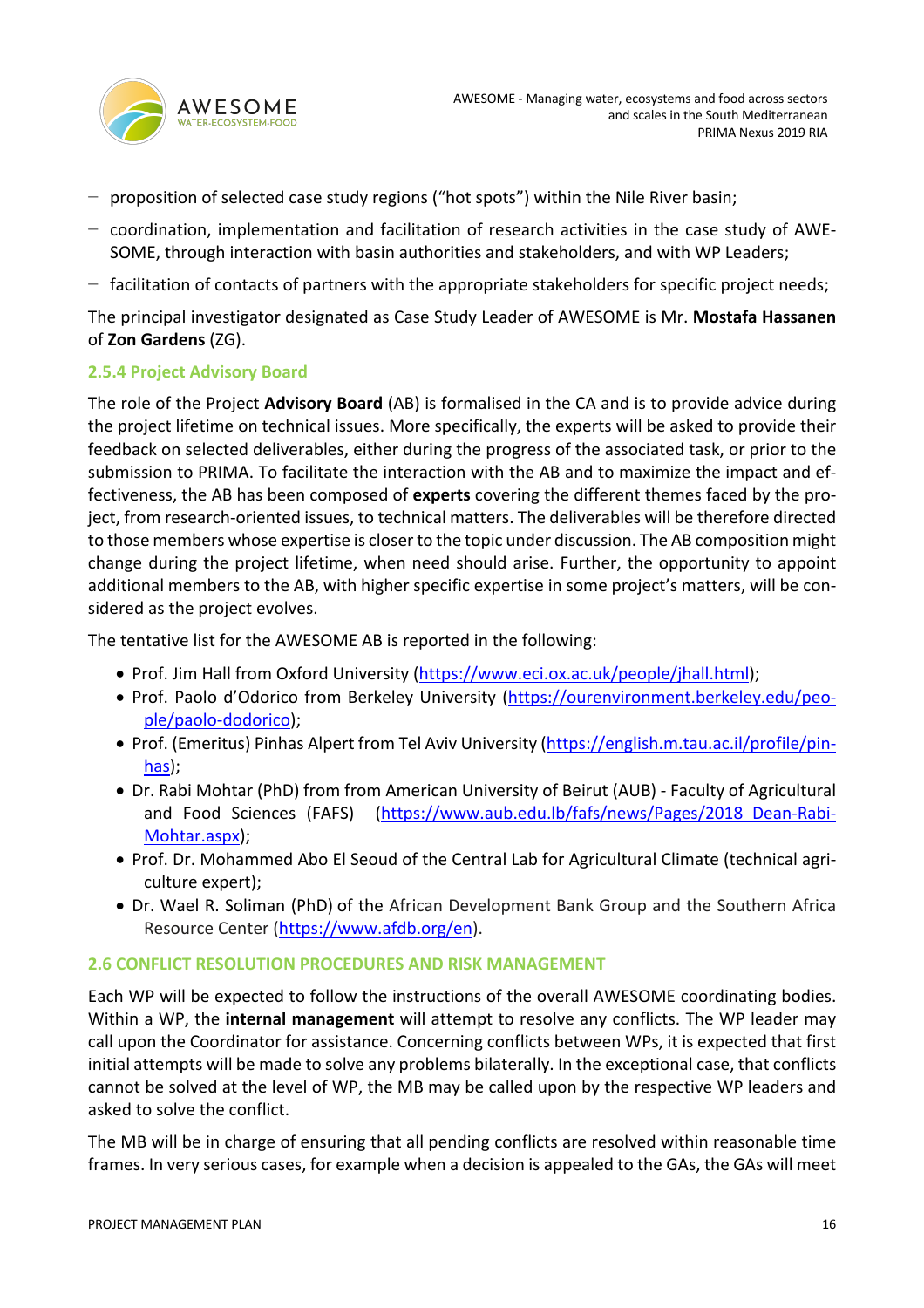

in **emergency session** and take a decision within 20 working days. The GAs decision is then final and binding for all management bodies.

In a project of this size, duration, and complexity, **risk management and contingency planning** is important to ensure that the project strategy, operations, outcomes, and budget remain on track. The MB is in charge of defining the risks and detecting risks. Risks will be mitigated by the MB to prevent any deviation from the plans. To this end, a comprehensive risk management process and risk register will be implemented over the duration of the project. WP leaders will present an assessment of progress and risks to progress at the MB meetings and propose contingency plans, where necessary to address any specific identified risks. A list of the risks that will be monitored is provided in the DoA.

More details about the conflict resolution procedures and the management of risk are provided in § 6.5 of this document. Further, the next deliverable of WP1 (i.e. Risk Management Plan - D1.2) will present in higher detail how to manage risks within the AWESOME project.

### **2.6.1 Risks related to COVID-19**

The ongoing COVID-19 pandemic has become the global health crisis of our time and the greatest challenge faced by the entire Continent since World War Two<sup>2</sup>, which deeply impacted not only health, but also economics, politics and society.

The AWESOME project can be slightly adapted according to the new circumstances, and its scope enlarged, by including pandemics impacts in the model-based framework at the different macro, meso and micro scales, and under multiple future scenarios of climate, society, and economics.

Looking at the schedule of deliverables and milestones, some may be affected by the COVID-19 crisis. E.g., the actual start of WP5 (micro-scale model/pilot plant in the study case area) may be delayed, depending on the European and Egyptian travelling restrictions. Nevertheless, the Project Coordinator and the WP Leaders will put high efforts to ensure that the scheduled deliverables and milestones will not be affected by delays and, if so, to promptly reschedule to guarantee the project achievements.

### **2.7 CONSORTIUM AGREEMENT**

A **Consortium Agreement** (CA) based on the DESCA model (www.desca-2020.eu/) has been compiled to complement the **Grant Agreement** (GA). The CA duly signed by all Partners defines, among other aspects:

- − the organisation of the consortium;
- − the financial distribution of the Community Financial Contribution, based on each participant's effort and activity type;
- − the procedures for changes in the consortium composition;
- − the Intellectual Property Rights (IPR) and exploitation;

<sup>2</sup> https://www.undp.org/content/undp/en/home/coronavirus.html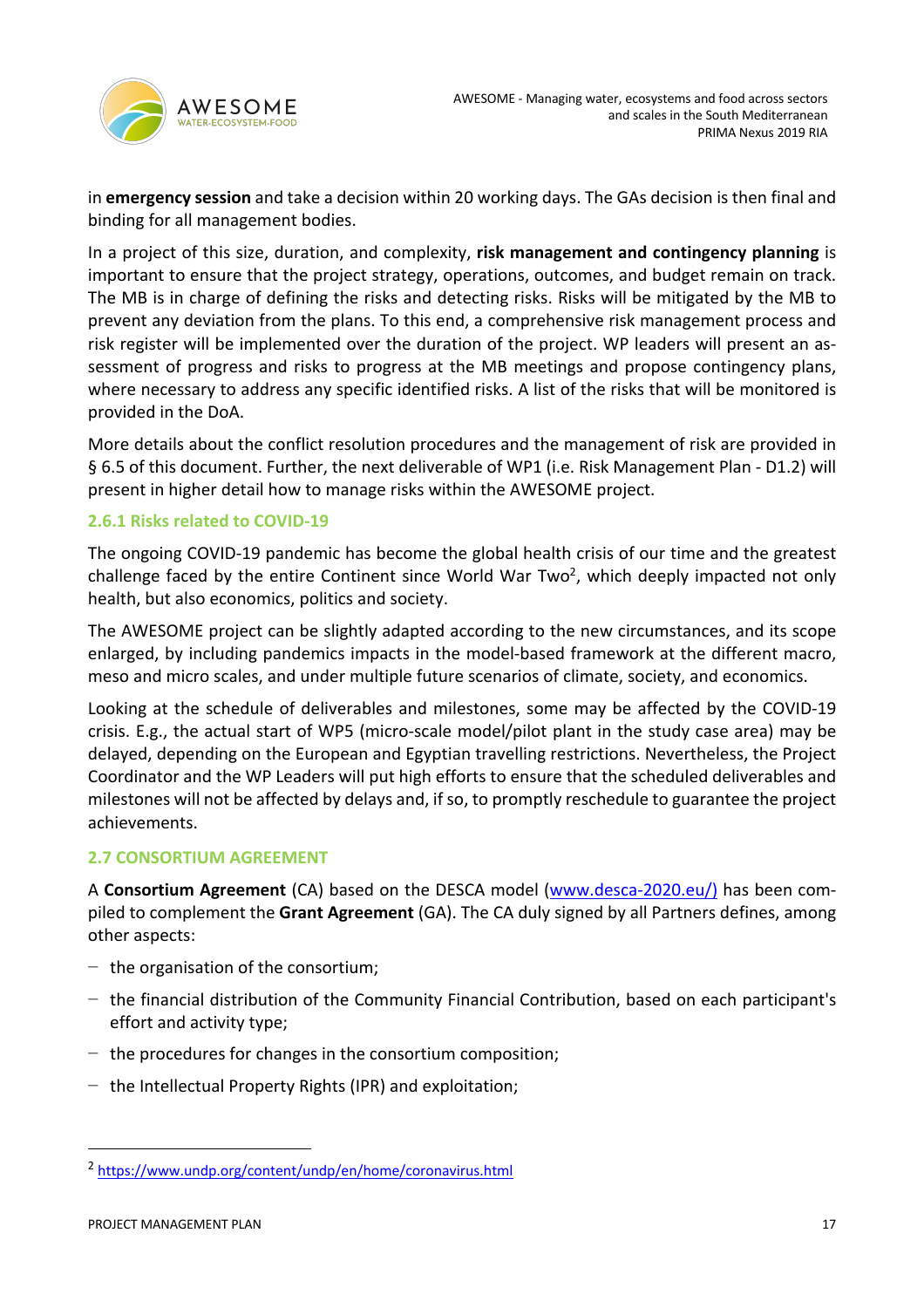

- − the definition of the background brought by all participants and related access;
- − the Partners' rights and rules for joint ownership, access rights to project results for participants and 3rd parties;
- − the tasks and responsibilities of partners and management bodies;
- − the dissemination rules in relation to managing confidentiality and approving public presentations and publications.

# **3 QUALITY CONTROL PROCEDURES FOR MEETINGS**

### **3.1 GENERAL RULES FOR MEETINGS**

Whether virtual or physical, a meeting is convened by the chairperson, who also determines the location in consultation with the foreseen attendees. For plenary meetings and GAs meetings or meetings with the PRIMA Foundation, the Coordinating Partner will act as **chairperson** and keep track of the action items. For WP meetings, it is the responsibility of the WP Leader in his/her capacity of chairperson to prepare and distribute the action items.

Meetings should be convened with **at least fifteen (15) calendar days prior notice** for an ordinary meeting, while at least seven (7) calendar days prior notice for an extraordinary meeting and be accompanied by an **agenda** proposed by the chairperson. The agenda will be sent to the participants at the latest seven (7) calendar days before the date of the meeting and will be considered to be accepted unless one of the partners notifies the chairperson and the other partners in writing of additional points to the agenda. Specifically, for **GAs meetings**, they should be convened with at least forty-five (45) calendar days prior notice for an ordinary meeting, while at least fifteen (15) calendar days for an extraordinary one. The agenda will be sent to the participants at the latest twenty-one (21) calendar days before the ordinary meeting, while at least ten (10) calendar days for an extraordinary one. Partners may also participate in physical meetings by teleconference, if the required facilities are available.

As good practice **action items or minutes** of every meeting will be compiled, in order to disseminate homogeneously the outcome of the meeting to all Partners and to support any audit checks that PRIMA may carry out, e.g., concerning claimed travel expenses.

### **3.2 PROJECT PLENARY MEETINGS**

Project plenary meetings take place with the participation of the Partner teams contributing to the project. The **project kick-off** meeting was the first plenary meeting and marked the effective launch of the project. It reinforced the sense of common purpose of all partners and identified the responsibility of each in the endeavour. Unresolved technical issues were identified and debated; cooperation between work packages was initiated, and further technical meetings are taking place. The management described what is expected of each partner in terms of results, performance and reporting. The detailed course for the whole duration of the project was confirmed and fine-tuned.

The next project plenary meeting will take place **online in November 2020** (due to the COVID-19 pandemic, s. § 2.6.1), **the following one in May 2020** (in Milano), and then **yearly in May**, with the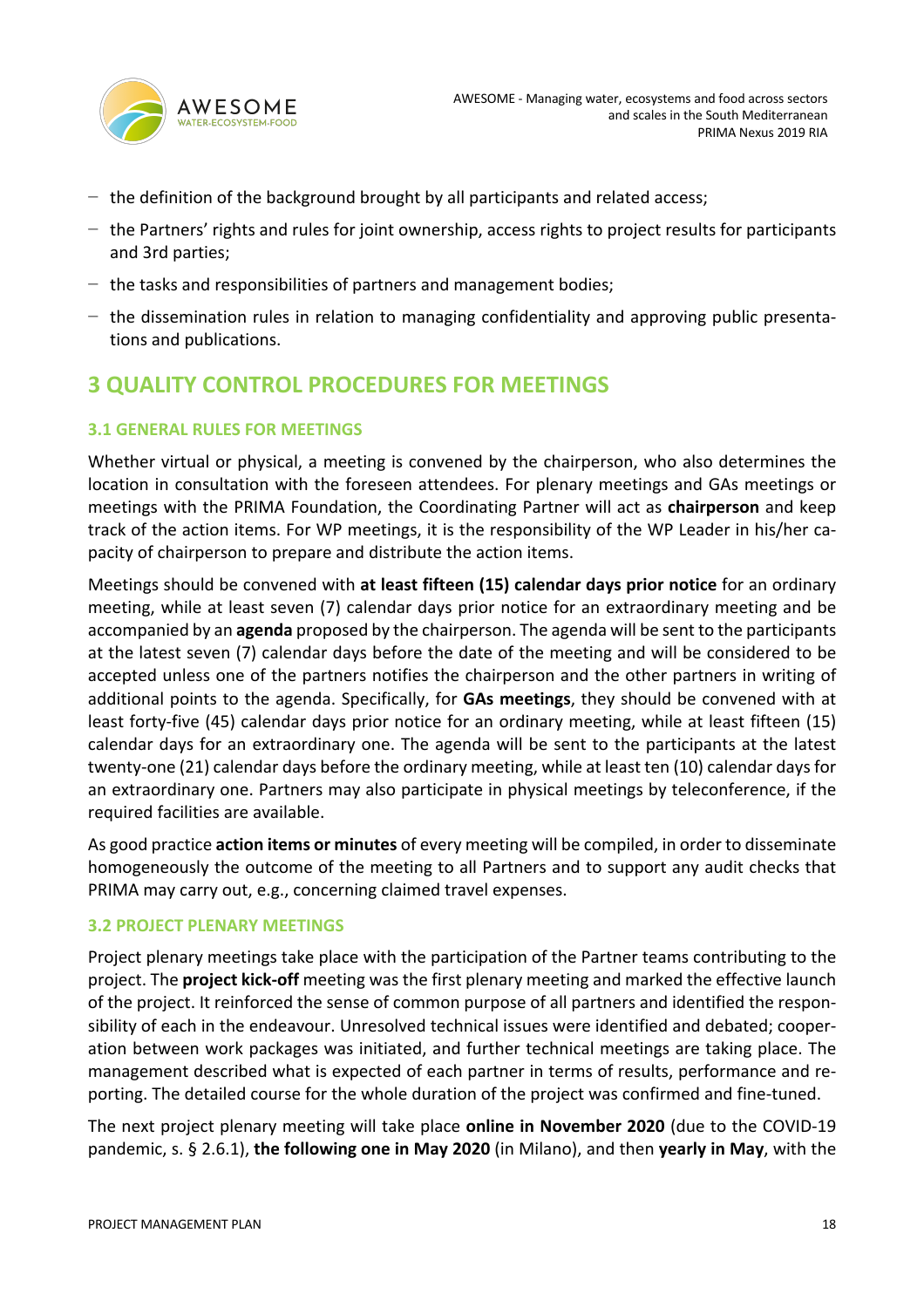

aim of timing them with project milestones or the preparation of the progress/annual reports and rolling updates of the implementation plan, and will be conducted **jointly with GAs meetings**(§ 3.3). They will involve all partners' teams. These meetings will be complemented and prepared by MB meetings to be held in the same time frame. Additional MB meetings will be convened as required, generally every four months (§ 2.5.2). Technical meetings on specific topics will be organised by the WP Leaders as needed for the progress of their tasks.

### **3.3 GENERAL ASSEMBLY MEETINGS**

In normal circumstances, the GAs itself will meet **jointly with project plenary meetings** (§ 3.2), although additional *virtual meetings* may be held by e-mail or teleconference if necessary. **Next GAs meeting** will take place **online** (due to the COVID-19 pandemic, s. § 2.6.1) in **November 2020**; afterwards, **in presence yearly in May**. All GAs meetings, whether virtual or physical, are convened by the Project Coordinator, who also determines the location in consultation with the MB.

Any decision requiring a vote at a GAs meeting must be identified as such in the pre-meeting agenda, unless there is a unanimous agreement to vote on a decision at that meeting. In the case of *virtual meetings*, decisions may be taken by e-mail using suitable tools for authentication of sender, such as certified e-mail.

The GAs shall not deliberate and decide validly unless a **majority of two-thirds (2/3)** of its voting members are present or represented ("quorum"), including those participating by teleconference. Where decisions are to be taken unanimously, all members must be present or represented at the meeting.

### **3.4 MANAGEMENT BOARD MEETINGS**

### **3.4.1 General**

MB meetings or video/audio conferences can be held as necessary. Periodical meetings are normally scheduled **every month**. During the Project kick-off meeting of May 22, it was decided that the MB should meet **every first Wednesday of each month** (further modifications of the day of the month will be promptly communicated by the Coordinator). Nevertheless, the Project Coordinator in his capacity of chairperson of the MB can convene meetings of the MB whenever required, giving members at least fourteen (14) calendar days' notice (7 for an extraordinary meeting) and providing an agenda at least seven (7) calendar days before the actual meeting. Additional MB meetings can be called by the Coordinator upon request of one of the MB members to address specific urgent project issues.

### **3.4.2. Decisions**

Day-to-day decisions can be taken by a **majority of 75%** of the partners present or represented in the meeting. For major decisions, i.e. any decision affecting the structure and the development of the project, the MB chairperson must inform the GAs for final approval.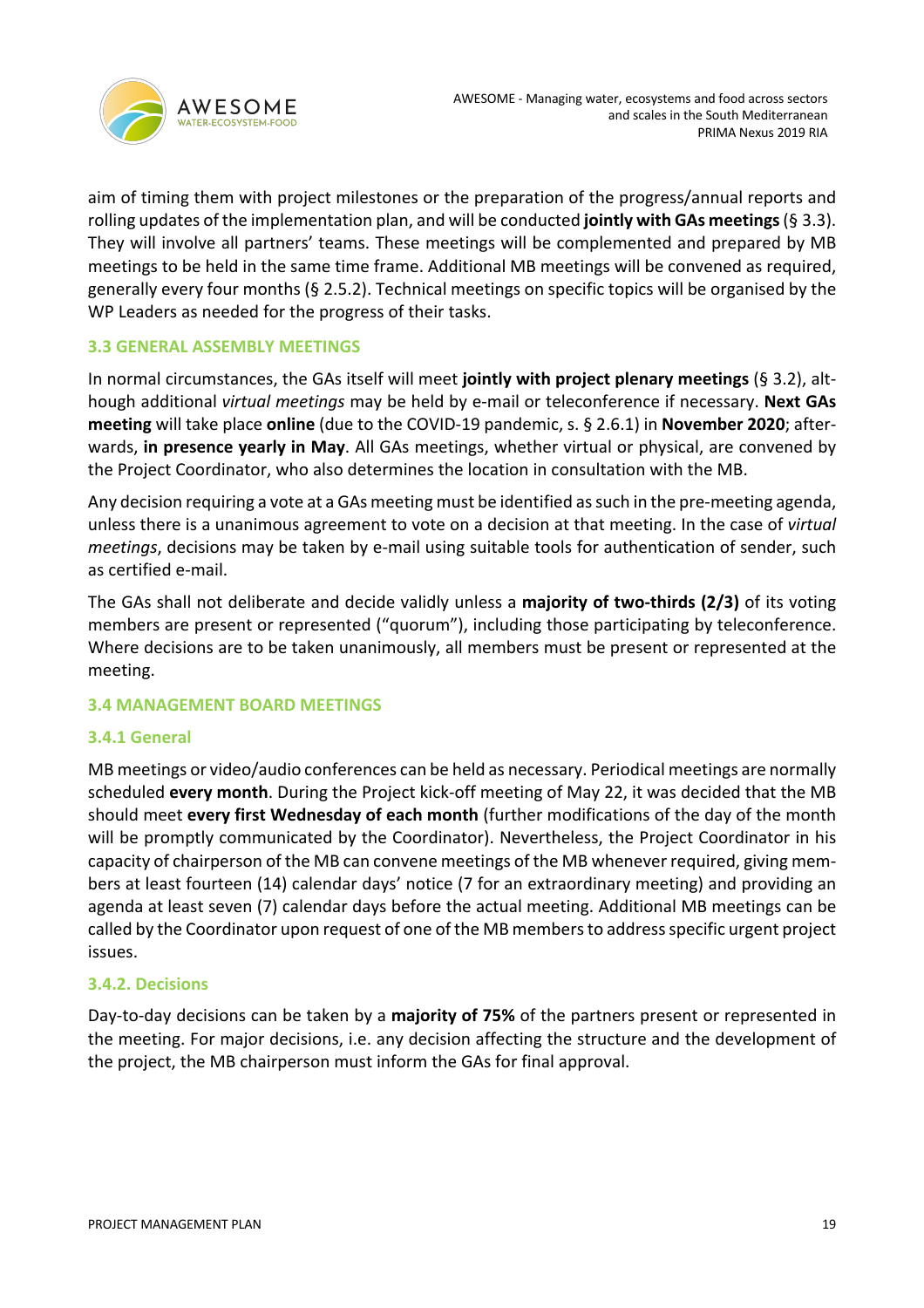

### **3.5 WORK PACKAGE MEETINGS**

### **3.5.1 General**

Technical WP meetings or video/audio conferences can be held as necessary. A WP chairperson can convene meetings of the WP whenever required, giving members **at least seven (7) calendar day notice** and providing an agenda. Minutes and any other useful material (agenda, presentations, etc.) should be made available to the whole project partnership, i.e. uploaded to the AWESOME file archiving system  $(§ 1, § 4.2)$ .

### **3.5.2 Decisions**

Day-to-day decisions can be taken by a majority of 75% of the partners present or represented in the meeting. For major decisions, the WP chairperson should consult with the MB and the Project Coordinator for final approval.

### **3.6 PROJECT REVIEWS**

### **3.6.1 General**

The PRIMA Foundation controls the progress of the project essentially by three means:

- − Annual Monitoring Reports;
- − Deliverables (D);
- − Project Reviews (PR).

PR are normally one or two-day meetings held every 18 months, where the participants present the advancement status of the project to the PRIMA Project Officer (PO) and a number of independent Reviewers nominated by the PRIMA Foundation.

These meetings are the most important events in the life of a project, for the following reasons:

- − The PO and the Reviewers usually do not have much time to dedicate to the project. For them, PR are the main events for evaluating the project.
- − PR are the only occasion to present to the PO and Reviewers results of the project and to discuss its progress.
- − PR are real opportunities to demonstrate the cohesion of the consortium and the commitment of the partners to achieve project objectives.

As a consequence, PR should be given special attention by all the partners and their management should follow well defined rules, as described in the next section.

### **3.6.2 Preparation**

The following procedure is recommended for the preparation of PR meetings:

− approximately one to two months before the PR, the Project Coordinator in consultation with the GAs will define the main objectives to be accomplished during the Review, and consequently assign roles to the partners, prepare a detailed agenda and ask partners to prepare their contributions;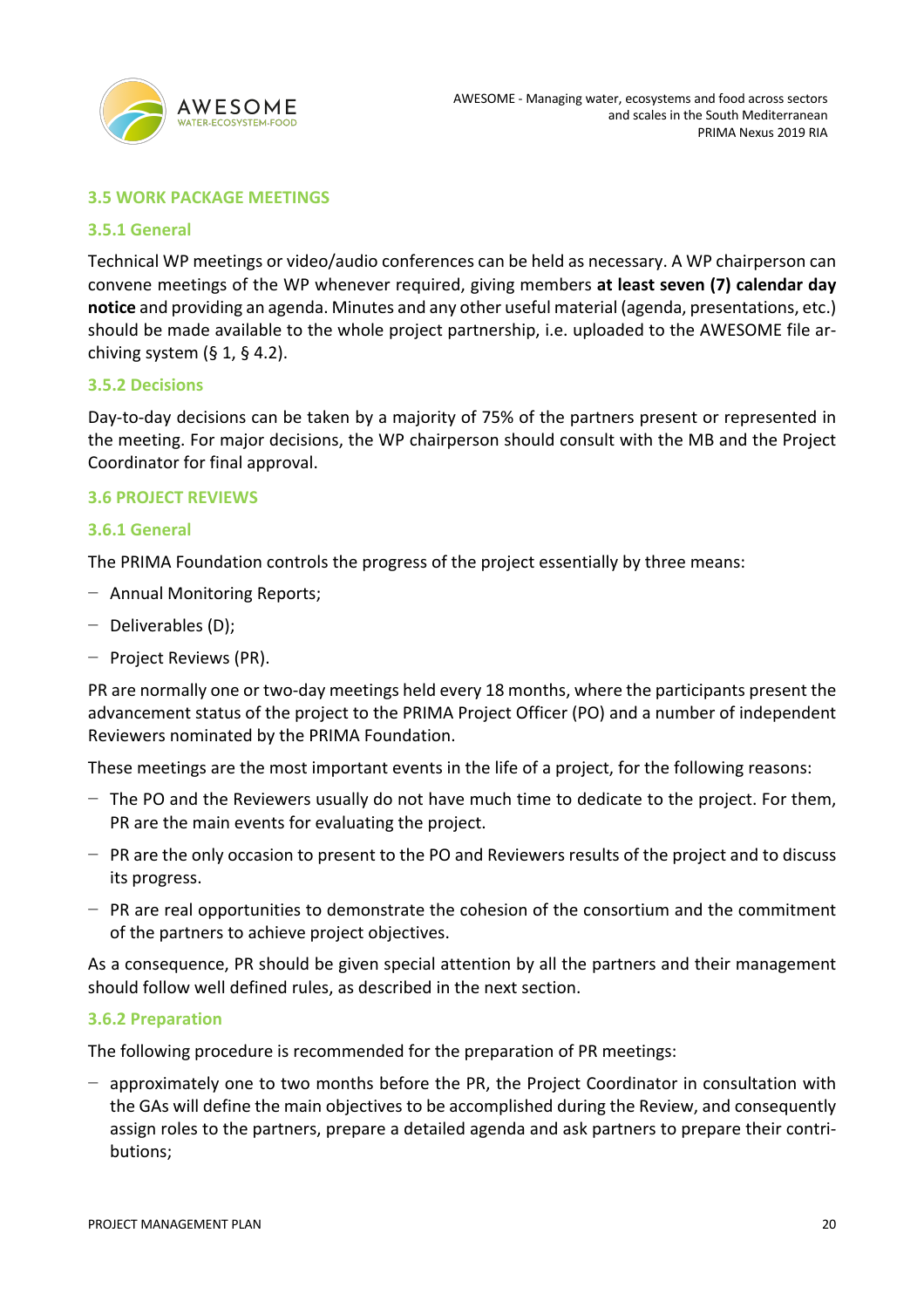

- − once agreed, the agenda will be sent to the PO for consultation, possible amendments and final confirmation;
- − approximately two weeks before the Review, all project deliverables for the time period concerned must be made available to the Reviewers. This will be done by granting them access to them to the AWESOME file archive system located on the POLIMI server (§ 1, § 4.2);
- − two weeks before the Review, also all presentation material must be ready internally, so that all partners can check its consistency and the quality of the presentations, thus choose the best approach. The Project Coordinator and the QM ( $\S$  2.4) will ensure that the necessary quality checks are carried out.
- − the day before the Review, a final rehearsal will be held for fine-tuning. Rules among the attending partners will be agreed to (e.g. order of presentations, signals to warn that time is almost finished, etc.).

### **3.6.3 Logistics**

In case the review meeting is not held on PRIMA premises, a detailed description of travel details (not just the address – but details of train, metro, taxi, schematic map of the meeting location, telephone number of someone in contact with the meeting coordinator) must be made available to the reviewers at least three weeks before the Review. This is to ensure that the Reviewers do not encounter any difficulty prior to the Review. The Project Coordinator must liaise with the PO for logistics information, checking that all the necessary information has been supplied.

The location should be easy to access to avoid long and complicated travel arrangements and unnecessary waste of time. It must be ensured that the Review meeting location has internet access, printing services and photocopy equipment available.

### **3.6.4 Agenda of Project Review**

The objective of a Project Review is to:

- − demonstrate project progress to the PO and the Reviewers;
- − demonstrate achievements through presentations, demonstrations, etc.;
- − explain modifications to initial project objectives or planning to the PO and the Reviewers.

The agenda must be organised accordingly, and include the following contents:

- − welcome
- − introduction (by Project Coordinator)
	- presentation of the partners
	- presentation of project objectives
	- presentation of project organisation
- − management summary
	- activities performed since last Review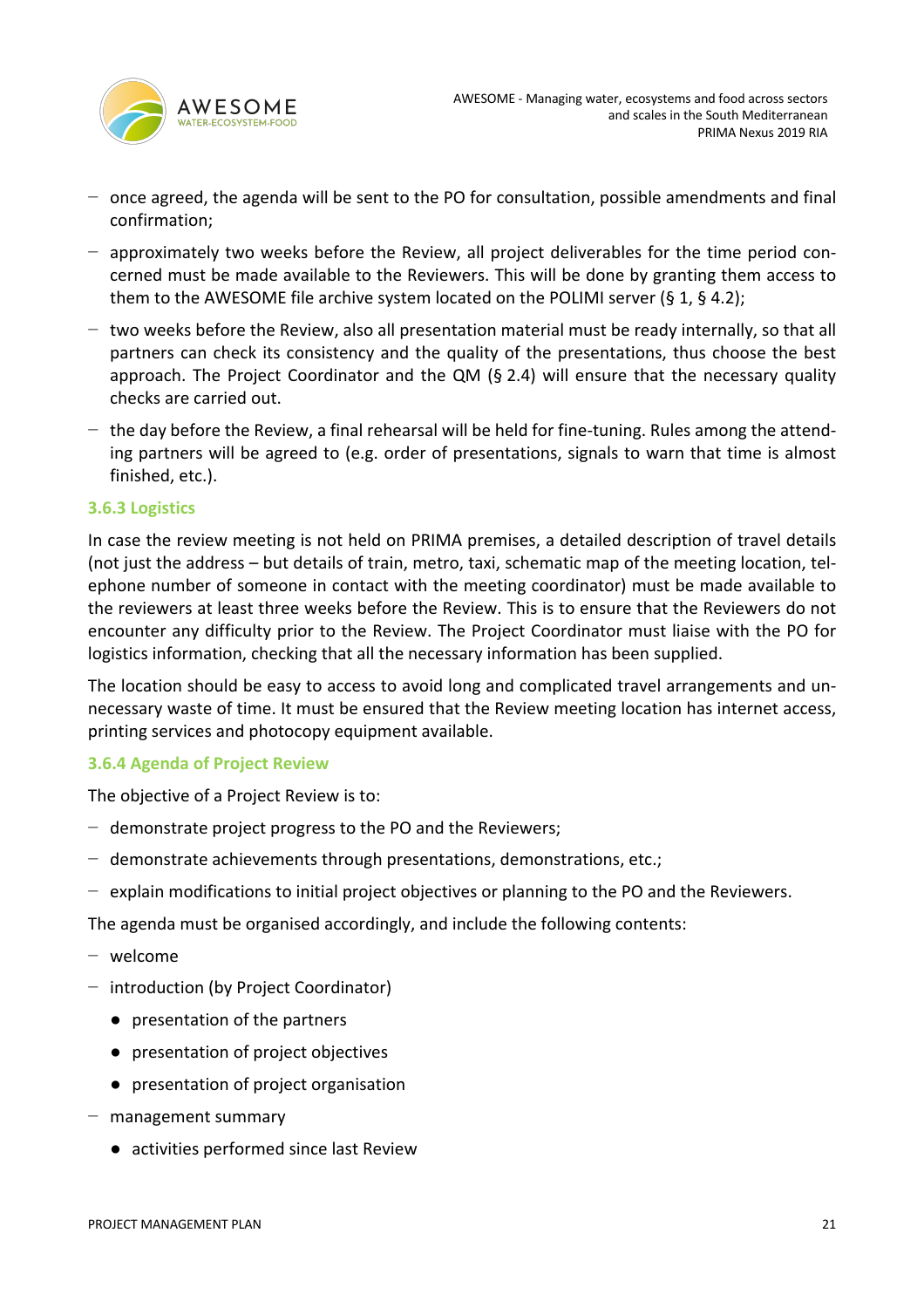

- dissemination efforts (publications, participation to conferences, press releases, contact with other Projects, etc.)
- stakeholder interaction (if applicable)
- − technical summary
	- major results achieved since last Review
	- modifications to the DoA
- − answer to questions, comments made by the PO or Project Reviewers since last Review (if applicable)
- − technical presentation of major results (presentation documents, demos, visit of laboratories, etc.)
- − conclusions and plans for the next period.

# **4. QUALITY CONTROL PROCEDURES FOR COMMUNICATION**

### **4.1 PUBLIC WEBSITE**

Public information about AWESOME, supporting external communication and dissemination purposes and targeted to the public at large, is available at the following URL: **http://www.awesomeprima.eu**.

This site will be kept updated and improved during the project lifetime, by adding new content and functionality as needed, under the responsibility of **WP7** (Dissemination and Communication).

### **4.2 AWESOME ARCHIVING FILE SYSTEM**

The AWESOME file archiving system is hosted on the **POLIMI server repository** (§ 1), where all technical information about the project are stored. Partners should use the repository to share information, upload intermediate versions of deliverables, and working documents explaining the activities being carried out. The structure of the file archiving system is constantly updated by the coordination office as the need for changes arise.

The access is controlled by login and password, which are available to the designated members of the GAs. These are for the exclusive use of the officially designated project collaborators and must be neither transferred to third parties nor accidentally made accessible outside the official AWE-SOME collaborators.

The AWESOME file archiving system also contains a structured repository of officially released documents, together with all contractual information, templates and so on.

### **4.3 AWESOME DATABASE**

The data necessary to carry out the project as well as the project results will be archived on the POLIMI repository (§ 1, § 4.2). In case of storing data of larger dimensions, a **cloud service** external to the project (*Dropbox Business Solution or Zenodo*) will be made available. Further details concerning data management will be presented in the deliverable D.1.3 of WP1 (i.e. Data Management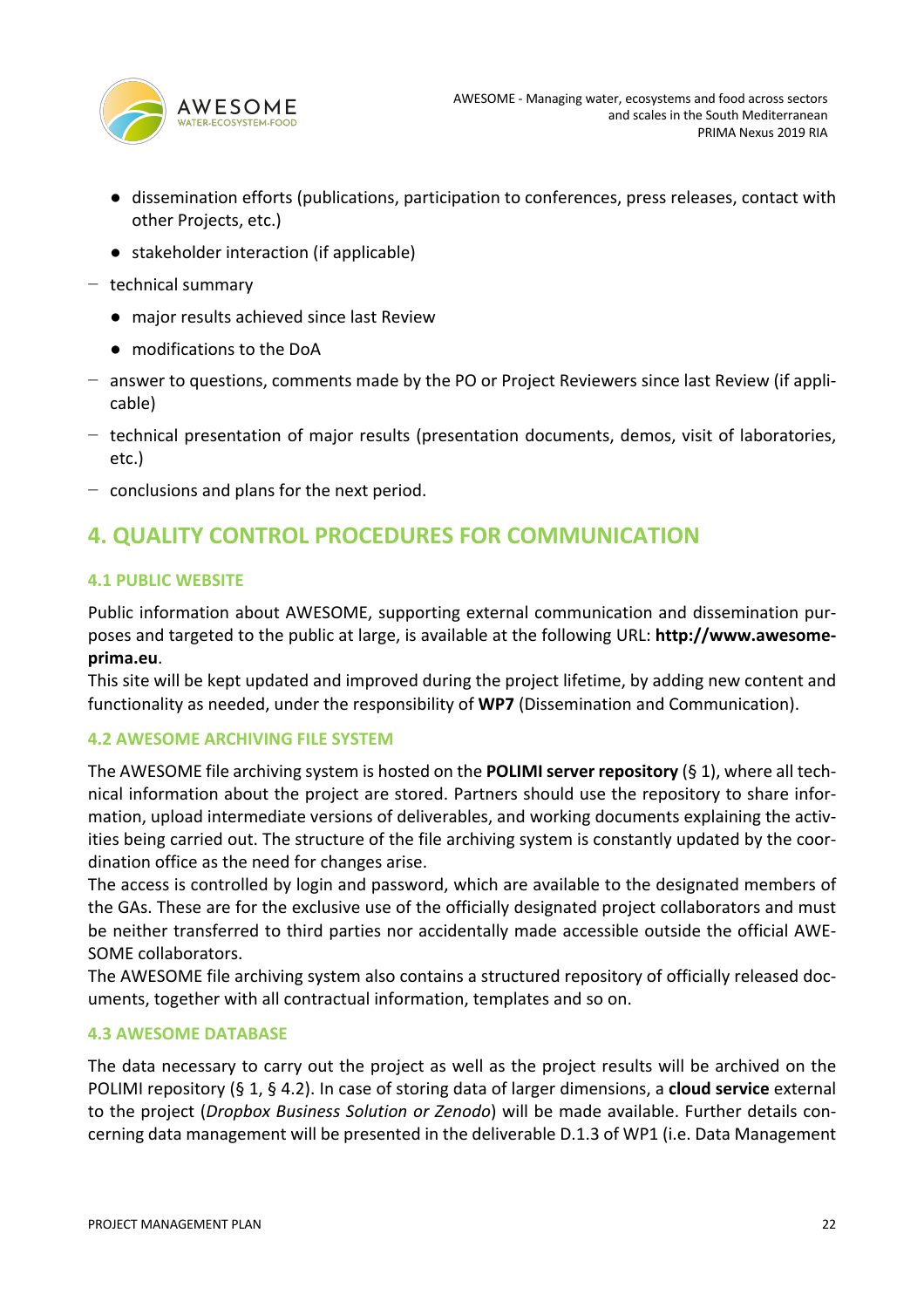

Plan); also, the external cloud service will also be password-protected with access restricted to officially designated project partners.

### **4.4 COMMUNICATION TOOLS**

### **4.4.1 Electronic Mail**

Electronic Mail will be one of the major means used in the AWESOME project to exchange information, while the main exchange of documents in electronic form over the Internet will be accomplished using the AWESOME file sharing and archive system.

AWESOME specific **mailing lists** were setup to advise the partners of the availability of new information, circulate agendas of meetings and events relative to the project and, more in general, to facilitate communication among the project partners and specific sub-sets of them. The two AWE-SOME mailing lists include respectively all participants to the project ("AWESOME-ALL") and the principal investigators only ("AWESOME-PI"), as reported in Table 3. The use of mailing lists is strongly recommended, and, as a self-discipline, the use of person-to-person private emailing should be limited, so as to privilege visibility within the project to all people working in the project.

It is not recommended to send e-mails with attached documents to large mailing lists. It is more effective to **store documents on the AWESOME file archiving system** and **invite** each participant through the mailing lists to download them.

**Table 3** – AWESOME mailing lists (ALL, i.e. all project participants; and PI, i.e. Principal Investigators).

| <b>AWESOME-ALL</b>                |
|-----------------------------------|
| achilleas.vassilopoulos@icre8.eu  |
| antonios.alevizos@unsdsn.gr       |
| chatzistamoulou@gmail.com         |
| davide.bazzana@unibs.it           |
| drittmittel eu@zhv.rwth-aachen.de |
| ebun.akinsete@icre8.eu            |
| eleftheroglou@rc.aueb.gr          |
| elena.matta@polimi.it             |
| felixn@yvc.ac.il                  |
| floriana.nappini@feem.it          |
| h.elgabry@agrimaticfarms.com      |
| ilenia.romani@feem.it             |
| lydia.papadaki@icre8.eu           |
| marta.castellini@unibs.it         |
| mostafa@agrimaticfarms.com        |
| nacken@lfi.rwth-aachen.de         |
| omraviv@gmail.com                 |
| pkoundouri@aueb.gr                |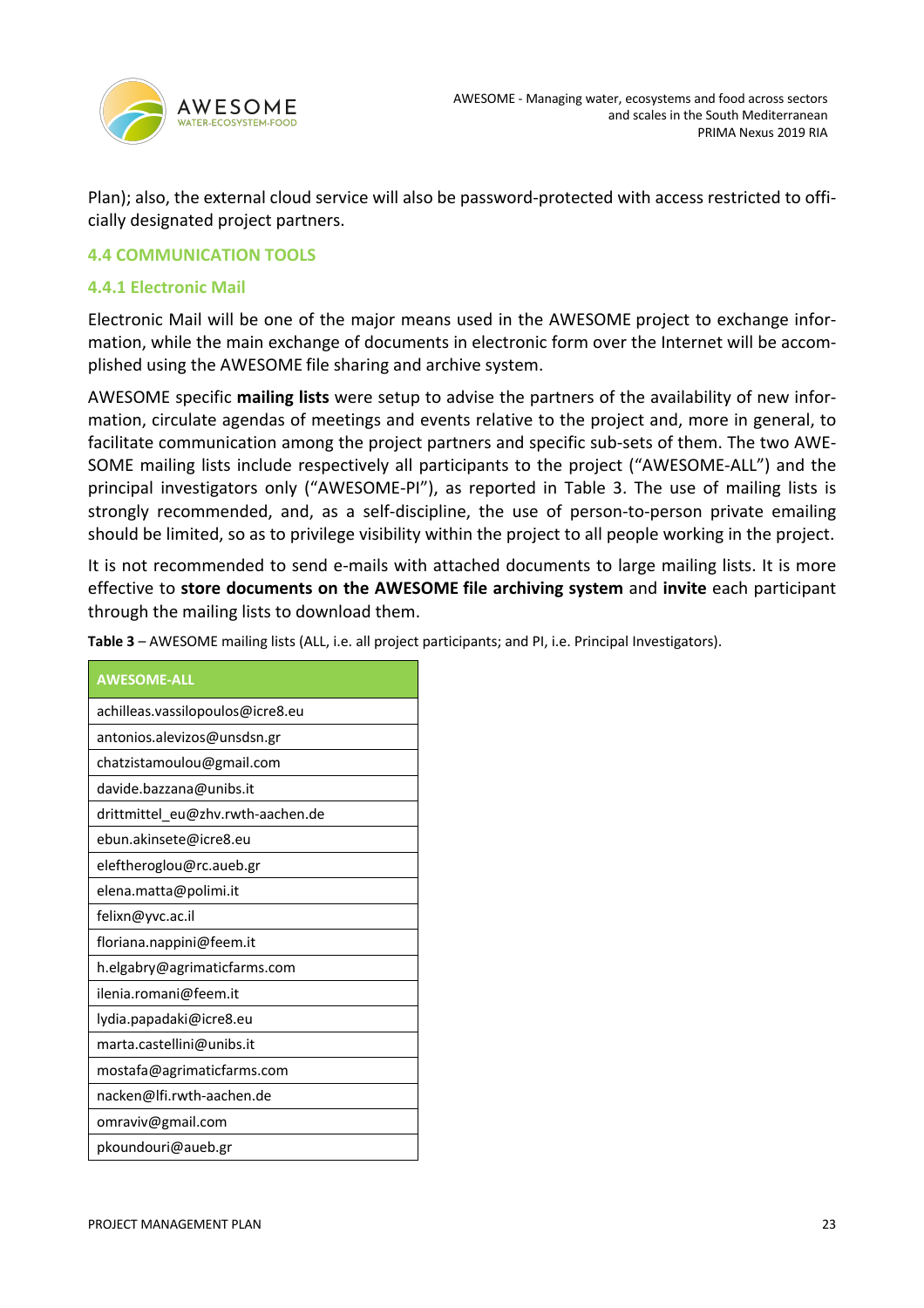

| pyka@lfi.rwth-aachen.de        |
|--------------------------------|
| rusalik@gmail.com              |
| sekretariat@lfi.rwth-aachen.de |
| sergio.vergalli@unibs.it       |
| shechter@econ.haifa.ac.il      |
| silvia.merlo@feem.it           |
| emanuela.colombo@polimi.it     |
| diletta.damin@polimi.it        |
| matteo.giuliani@polimi.it      |
| chiara.guerrini@polimi.it      |
| matteo.giuliani@polimi.it      |
| matteo.rocco@polimi.it         |
| mariacristina.rulli@polimi.it  |

### **AWESOME-PI**

| achilleas.vassilopoulos@icre8.eu |
|----------------------------------|
| ebun.akinsete@icre8.eu           |
| elena.matta@polimi.it            |
| mostafa@agrimaticfarms.com       |
| pkoundouri@aueb.gr               |
| pyka@lfi.rwth-aachen.de          |
| rusalik@gmail.com                |
| sergio.vergalli@unibs.it         |
| shechter@econ.haifa.ac.il        |
| andrea.castelletti@polimi.it     |
| matteo.giuliani@polimi.it        |

### **4.4.1 Online conference calls**

It is recommended to each participant to use Zoom (https://zoom.us/) – eventually Skype (www.skype.com) – for voice communications, which involve more than one partner. Zoom or Skype allow freely available voice communications over the Internet, and if a Webcam is available, also videoconferencing. Multi-conference audio and video calls can also easily be made. They also allow to record online meetings, after participants' consensus.

Telephone conference calls are also a powerful tool for organising short meetings. They can be set up at short notice.

The following principles should be respected for a successful teleconference meeting: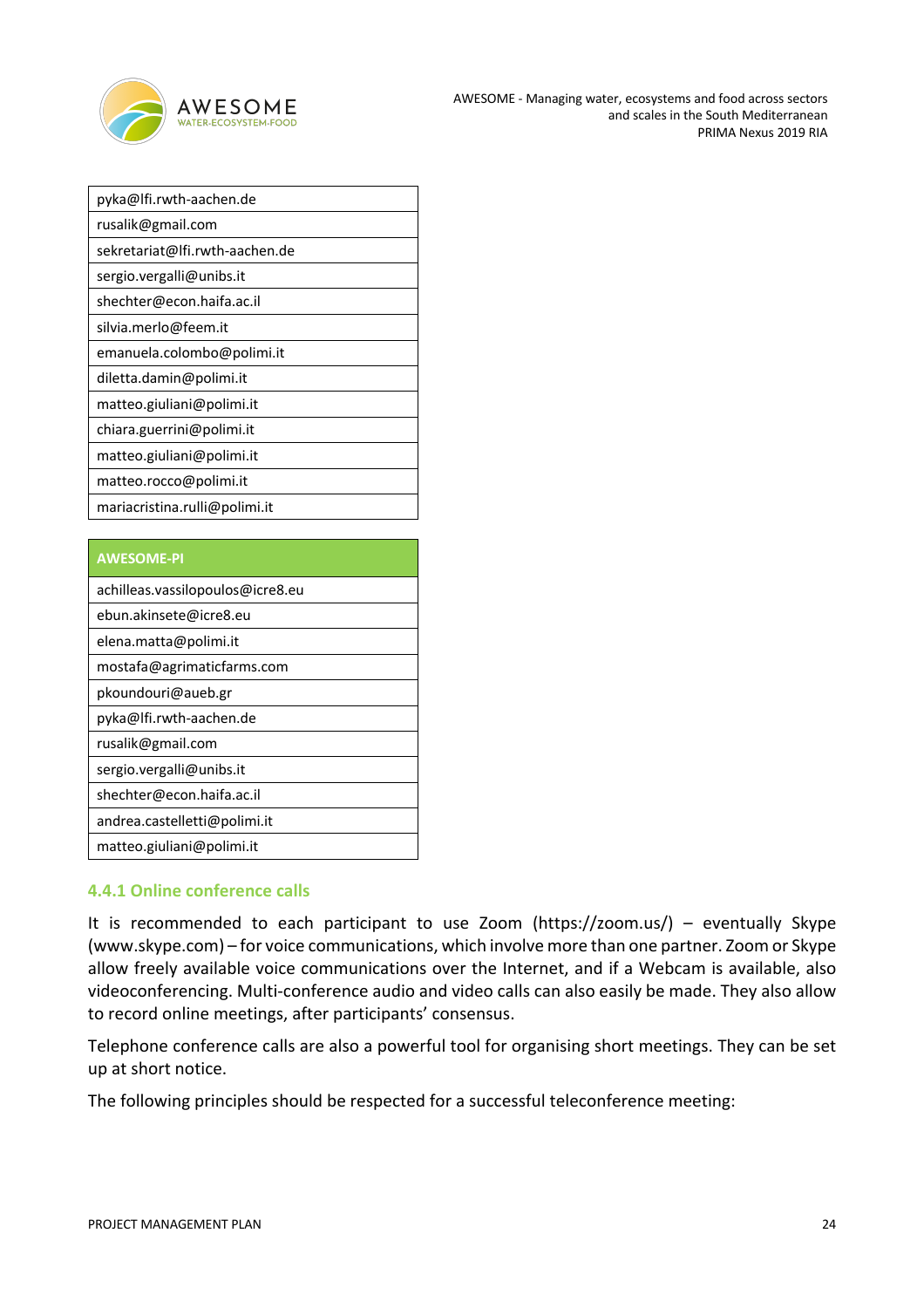

- − following the same organisational rules as for a physical meeting, the date, time, expected duration, agenda and name of participants should be communicated in advance, together with all required documents;
- − all participants must make sure that they will not be disturbed during the teleconference meeting and that they join the meeting (i.e. dial the phone number) on time;

As with all other meetings, **minutes** must be produced by the meeting **chairperson**, circulated to the other participants for verification and finally uploaded to the AWESOME file sharing and archive system (§ 1, § 4.2).

# **5. QUALITY CONTROL PROCEDURES FOR DELIVERABLES**

### **5.1 FOREWORD**

Most deliverables in a collaborative project are written with contributions from several partners. In order to minimise the effort for handling such documents, it is important for all participants to follow **agreed standards for formats and tools** to be used in document editing and exchange. This chapter specifically deals with the procedures for the release of official documents.

### **5.2 DELIVERABLE TYPES: REPORTS**

### **5.2.1 Standards**

The standard software to be used in compiling AWESOME related documents is listed in Table 4.

| <b>Tool</b>            | <b>Software Name</b> | <b>Software Developer</b> | <b>Reference version</b>                                                       |
|------------------------|----------------------|---------------------------|--------------------------------------------------------------------------------|
| <b>Word Processing</b> | <b>MS WORD</b>       | Microsoft                 | Office 2007 or newer                                                           |
| Spreadsheet            | <b>MS EXCEL</b>      | Microsoft                 | Office 2007 or newer                                                           |
| Overhead slides        | <b>MS PowerPoint</b> | Microsoft                 | Office 2007 or newer                                                           |
| Web publication        | Acrobat              | Adobe                     | Acrobat pdf V9.0 or newer                                                      |
| File compression       | Winzip™              | Corel Corporation         | Winzip 12.0 or newer (compatible<br>compression software is also al-<br>lowed) |

**Table 4** – Standard software to be used for AWESOME documents.

### **5.2.2 Document codes**

All document codes are assigned and maintained by each QM. Each document will be filed with a unique filename coding. The standard coding is:

```
"AWESOME_TNm_AAA_WPx_VyyZ_YYMMDD_short_title"
```
where:

<sup>−</sup> *T:* Type of document (D=Deliverable; I=Internal document; MS=milestone report; M=Minutes, P=Presentations);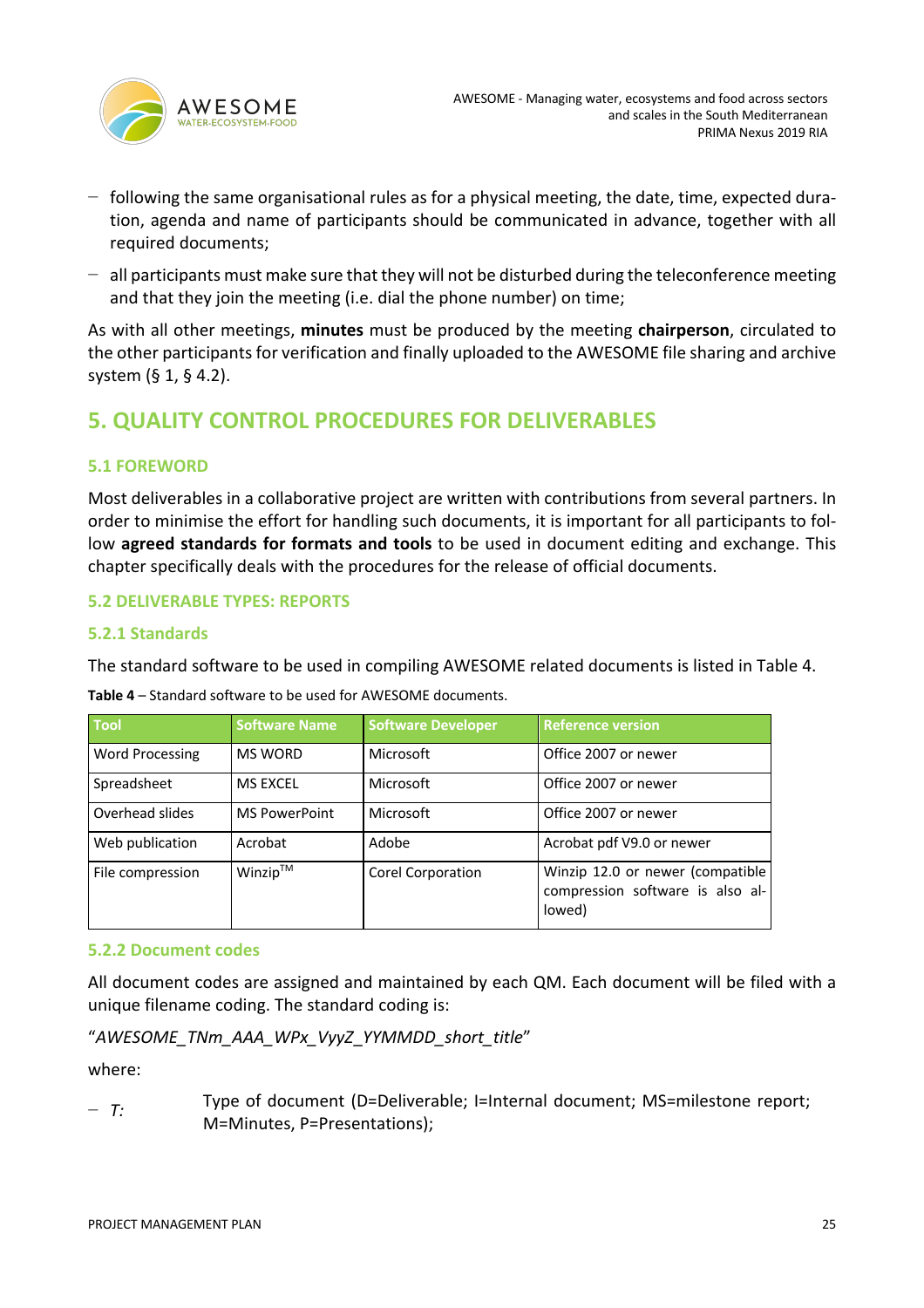

<sup>−</sup> *Nm*: Sequential number: − for Deliverables, *Nm* follows the official deliverable code from the DoA, which is *N*=WP, *m*=deliverable sequence number; − for Milestone Reports, *Nm* is the milestone number as indicated in the DoA; − for Internal documents, Minutes and Presentations *Nm* is omitted − AAA: Issuing partner as identified by the abbreviations in the contract/DoA for each institution (or entity within the institution) − WPx: The WP associated with the document, where *x* is the number of the WP; <sup>−</sup> VyyZ: The version number *yy* is progressively numbered from "01". The version identifier *Z* is equal to *"D"* to denote the final draft undergoing the quality check, whereas the entire version identifier (VyyZ) is set equal to "*F*" to denote the final documents for public release. <sup>−</sup> YYMMDD This identifier applies only to minutes of meetings and presentations and indicates the date of the meeting or event, which, respectively, the minutes or the presentation refer to. It is omitted for deliverables, internal reports, and mile-

− Short\_Title A short identifier of the document title.

stones.

For example, the code "AWESOME\_D11\_POLIMI\_WP1\_V06D\_Mgmt\_Plan indicates this deliverable, that is: "Deliverable D1.1, issued by partner POLIMI, relevant to WP1, version 0.6, draft". Each QM will keep an up-to-date list of the documents produced for his/her respective WP and will transfer this **information to the coordinator** as well as **upload it to the AWESOME archiving file system** (§ 1, § 4.2).

The aim of these codes is to give clear access to the project documentation, both for internal purposes but also for external references.

The filename coding for the deliverable pdf files to be uploaded to the PRIMA Smartsheets (see § 6; only the Project Coordinator has the rights to edit them) will follow a simpler format, which includes the project name and the deliverable number, i.e. "*AWESOME\_TNm*", where the identifiers "T" and "Nm" have the same meaning as above. For instance, this document will be named "AWE-SOME D11".

### **5.2.3 Document Versions**

When a document is issued for the first time, its version identifier in the filename (see table in § 5.2.2) should be set to "D" (Draft). Usually, the approval process requires that a document is circulated for comments among the interested partners. Upon receiving the comments by the specified deadline, the author will make the proper modifications, therefore changing the version number, without affecting the identifier.

Normally, the official release of a document will be characterised by the identifier set to "F". This numbering/coding will be assigned by the QM when he/she has approved the document. The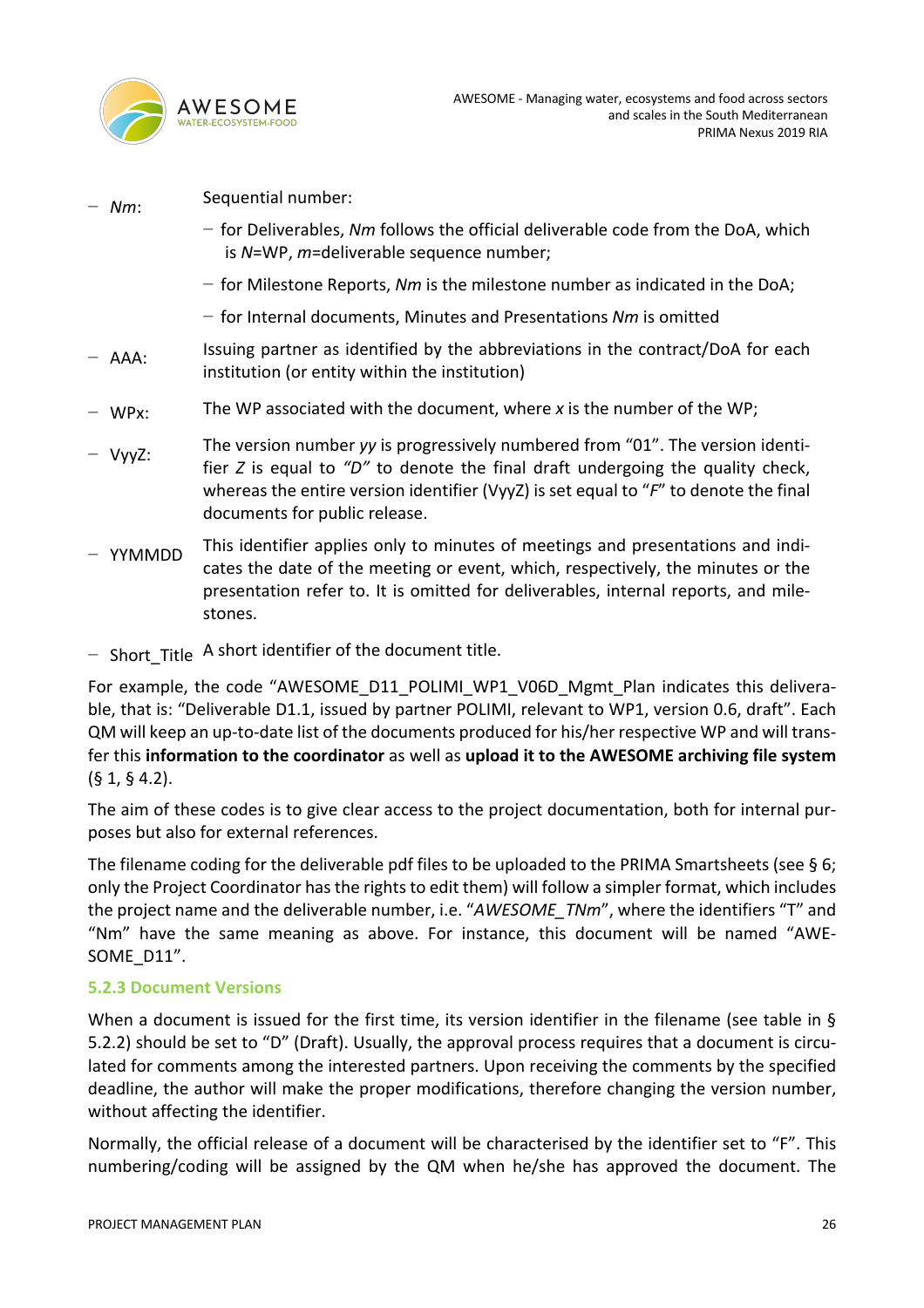

version number (the figure preceding the identifier) is increased by one unit only if a different version of the final document is delivered to the PRIMA Foundation, or if major modifications have significantly altered the contents of the document. The editor must not forget to update the version number in all its occurrences in the document. These are stored in the "File Properties" of the Word file and automatically update the document version in all pages where they are reported, e.g. cover page, header/footer). Clearly, every care should be taken to avoid distributing different documents with the same version number.

Every time that modifications are made to a document, the new version must contain a clear indication of what has been added, modified or removed. Every modification to text documents should be done using the "track changes" option of MS Word.

A table on the verso of the cover is used to keep track of the version, of a summarised description of the changes, and of the author who has implemented the summarised changes.

### **5.3 EDITING GUIDELINES**

### **5.3.1 Logo**

The logo of the AWESOME project shown on the front page of this document is available for downloading from the AWESOME archiving file system, under "AWESOME\_public\Visual\_identity\logo", and is also included in all document templates, which are also available at the same location.

### **5.3.2 Page Formats**

The rules summarised in Table 5 have been used in the present document, are implemented in the Word templates to be used for the production of reports and must be followed in the production of all official AWESOME documents (Deliverables, Reports, etc.).

| Document size and orientation | A4, portrait                                                                                                                                                                                                                                                                                                                            |
|-------------------------------|-----------------------------------------------------------------------------------------------------------------------------------------------------------------------------------------------------------------------------------------------------------------------------------------------------------------------------------------|
| <b>Margins</b>                | cm; Bottom: 2 cm; Left: 2<br>Right:<br>Top:<br>cm:<br>cm <sub>1</sub><br>Header: 1 cm; Footer: 1 cm.                                                                                                                                                                                                                                    |
| Normal Font (for text)        | Calibri 12 pts. Titles use larger fonts, as shown in this document and defined<br>in the heading styles.                                                                                                                                                                                                                                |
| <b>Headings</b>               | Headings are defined up to level 4, being the first 3 levels only numbered,<br>should be applied as implemented in the Word template and should not be<br>modified. Authors should make sure that importing text from other files does<br>not lead to the disruption of the predefined formatting (both standard text<br>and headings). |

**Table 5** – Standard of page formats for AWESOME documents.

### **5.3.3 Templates**

### *Reports and documents*

Basic models for the production of official project documentation are available on the AWESOME archiving file system. They are Microsoft Word and the Template for official document is named "AWESOME\_Report\_template.docx". All AWESOME deliverables must use the standard template provided, ensuring in such way that the visual identity of all deliverables follows the AWESOME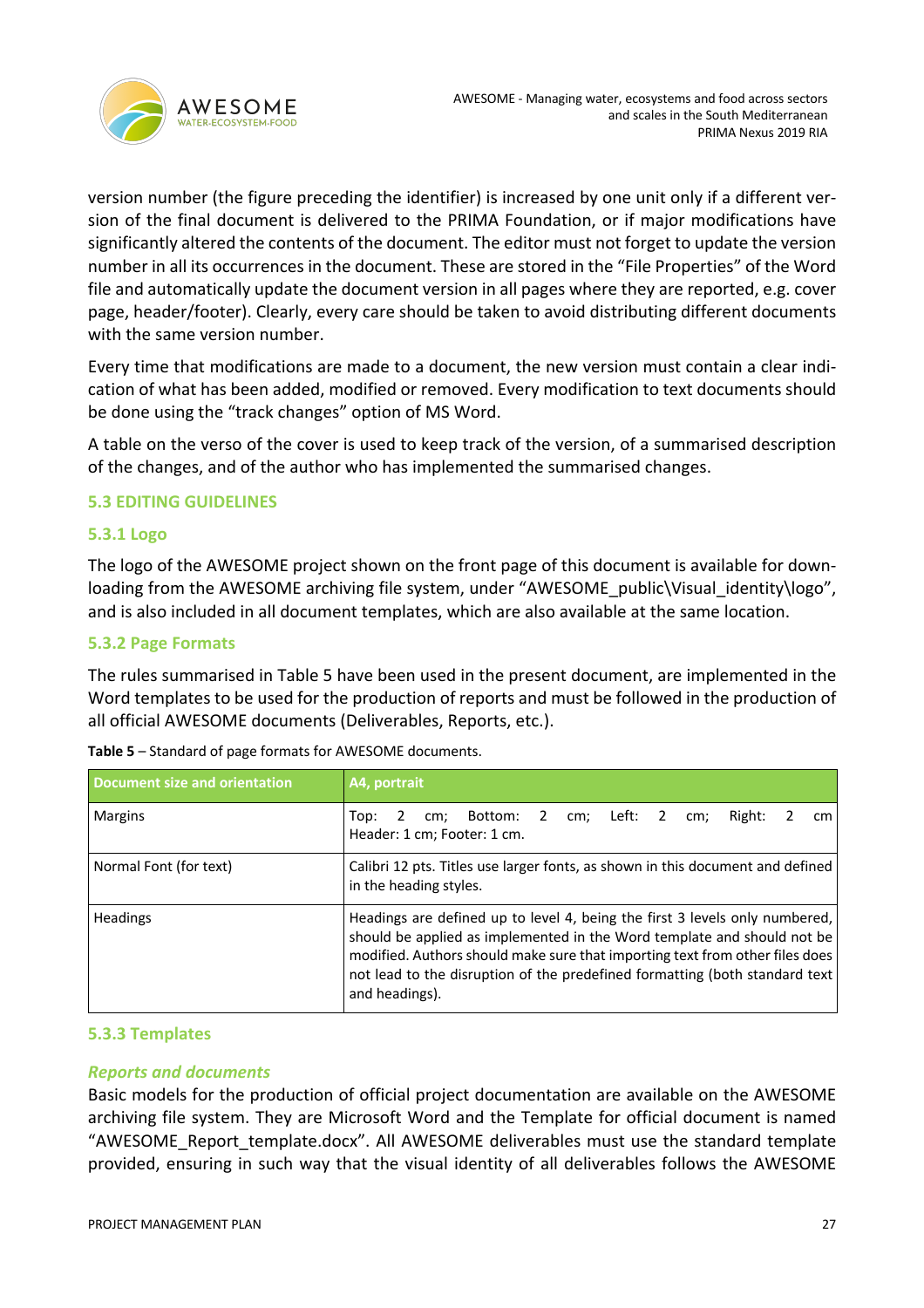

style. The templates for reports and documents are stored in the AWESOME file archiving system in the directory "AWESOME\_public\Visual\_identity\templates"

When using the template, first select "File" "Properties" and in the "Summary" sub-menu compile the following information (see section 5.2.2 for codes and identifiers):

- − Title: Name of document (e.g. for this document "Management Plan")
- − Subject: TNm\_VyyZ (e.g. D11\_01D for draft version 01 or D11\_F for final version)
- − Author: Name of author
- − Company: Name of organisation

The "Title" information will appear on the cover page and on the pre-defined header of the document, while the "Subject" will be shown on the cover and in the pre-defined footer.

This same information should also be copied into the table summarising the revision history of the document, which is located on the verso of the cover page of the document (see this Management Plan by way of example).

### *Presentations*

A template for presentations has been defined and stored in the AWESOME file archiving system in the directory "AWESOME public\Visual identity\templates", and the name of the file is "AWE-SOME\_PPT.pptx". The key elements of this template that should **not** be modified are:

- − The layout of cover page
- − The AWESOME and PRIMA logos, which should be present on each page
- − The last page with the partner logos
- − The fonts
- − The slide title font size and colour

Whenever possible/appropriate the structure of the presentation based on sections should be kept. However, this is not a strict rule, as some presentations may have specific requirements. As very general rule, presentations should not be long, each page should contain only a few items (avoiding extensive verbal descriptions that can be made by the speaker). The fonts used in both text and graphics should be large enough for the audience to read, cryptic abbreviations should be avoided, the use of colour can improve readability.

### **5.4.4 Styles**

A few basic styles have been defined in the editing of the present document. The different versions of Word in the different languages should automatically translate the basic styles (such as Normal, Heading 1, ..., etc.). Extra styles include styles for use in figure captions, table text and table titles, bullet lists and a few others. The styles for the Table of Contents are assigned automatically during the creation of the Table (command: Insert / Table of Contents). Specific styles are used in the cover sheet. In order to keep consistency across documents, newly defined styles should be avoided. QM are responsible for managing exceptions.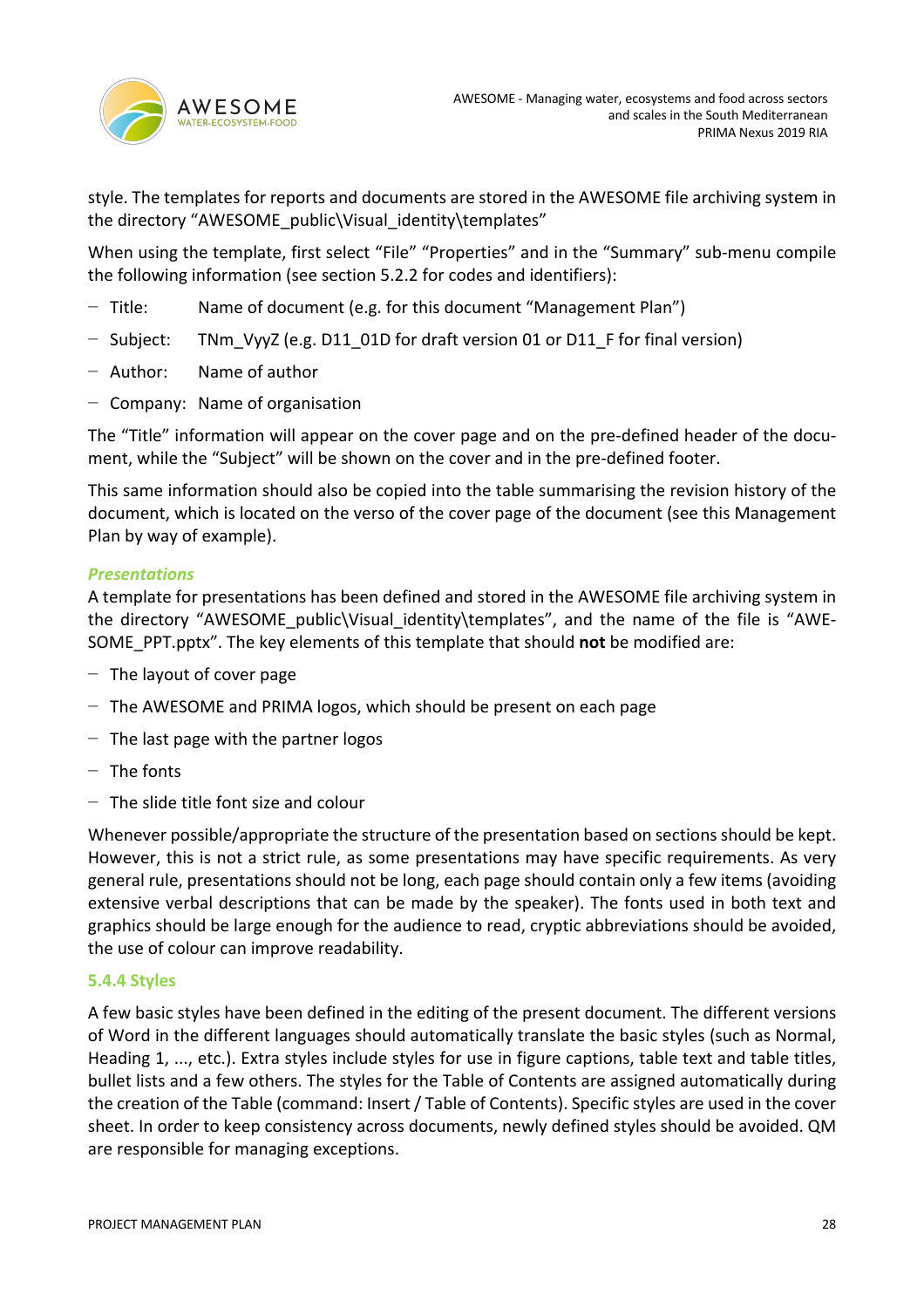

Every time that part of a document is pasted into a second one, all the styles defined in the first document are automatically transferred into the second one. To avoid this (which results in an exponential growth of styles) this kind of operation should be carried out following a specific procedure, i.e.:

- 1) create new documents using the "AWESOME\_Report\_template.docx" rather than modifying an existing document;
- 2) use the command "*Edit-Paste Special"* to paste text from another file as "*unformatted text*";
- 3) do not modify styles in a document.

The titles have been defined as they appear in this document. When using Word, chapter and paragraph titles should be defined using the Heading styles, following the hierarchical structure, so that all the functions for automatic titling and numbering and for the creation of the table of contents can be easily applied.

### **5.4 DELIVERABLES**

### **5.4.1 Overview**

Each deliverable has to be submitted to the PRIMA Foundation on the due date indicated in the DoA. Final acceptance of deliverables can only happen in a **review**. AWESOME's policy is, however, to obtain a preliminary approval from the PO. If deliverables are not accepted, then payment of Financial Statements could be delayed. It is thus in the interests of all concerned that deliverables be produced to a high quality and in the required format.

The AWESOME Deliverables are strictly tied to the breakdown into WPs that constitutes the structure of the project and are listed in the DoA. Deliverables are generally **technical documents** and have an essential importance for the PRIMA's appraisal of how the project is evolving, since they are written reports in which results produced during the project are collected and analysed.

### **5.4.2 Deliverable Production**

Each deliverable tackles a specific subject, and has a **Deliverable Manager** (DM) who will coordinate the production of the document, interacting as necessary with the other partners involved. Unless agreed otherwise among the partners involved, the DM is the person working for the consortium Partner that is responsible for the deliverable according to the DoA.

Before starting on its production, the DM will define the document structure and the contributions expected from each partner in a **preliminary document** named **Deliverable Development Plan** (DDP) and will propose the calendar for the meetings considered necessary for the development of the deliverable. The contents of the DDP must be agreed with the QM and finalised at least 60 days before the contractual date of the deliverable.

Then the deliverable will be produced. The DM will merge all contributions into a single document following as much as possible the structure defined in the DDP. This **first draft** will then be circulated and asked for comments. Each partner will check its consistency with the plans and give their feedback and approval.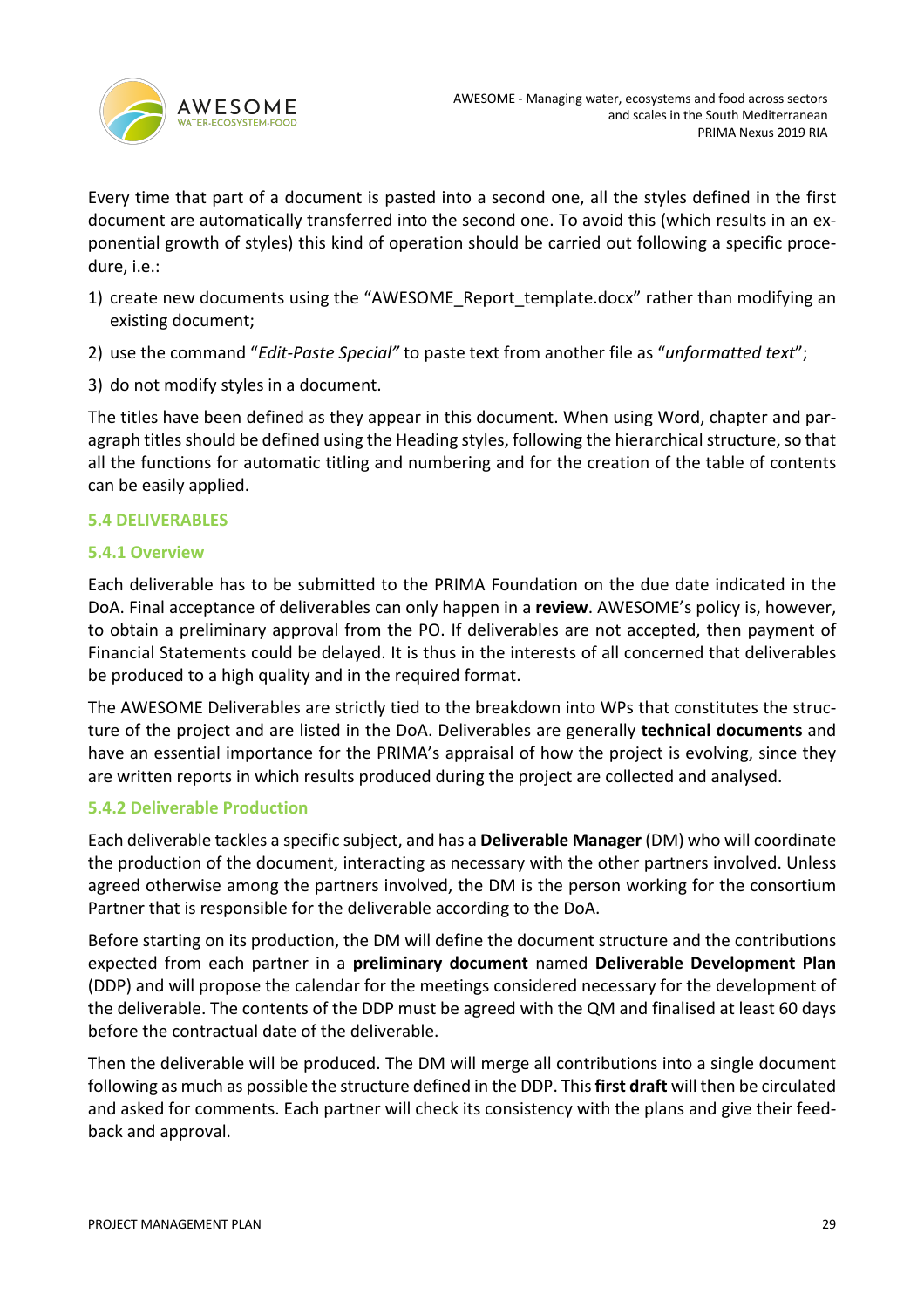

The DM will then prepare a **final draft**, which will be sent to QM at least 30 days before the contractual date. The QM team is composed by 2 partners (a reviewer team will be composed during the next MB meeting in July 2020). The QM team will not normally enter into the technical merits of the deliverable, but will essentially ensure that it is of sufficient quality to be sent to the PRIMA Foundation. Further iterations could take place, then the deliverable will be provided to the MB for final approval. The **Project Coordinator** will **upload** the **final document to the PRIMA Smartsheets** (§ 6).

The diagram in Figure 2 summarises the procedure to be followed for the preparation of deliverables.



**Figure 2** – AWESOME deliverable production process

### **5.4.3 Deliverable Development Plan (DDP)**

The DDP is issued by the DM in order to clarify the main objectives of the Deliverable and to assign the different contributors with specific tasks in the report. It should be agreed with the QM **at least 60 days before the due contractual date of the deliverable**. The DDP must sketch the structure of the future Deliverable, and therefore contain a clear indication of:

- 1) Person responsible for the deliverable (DM)
- 2) Table of Contents
- 3) Persons in charge of each chapter/section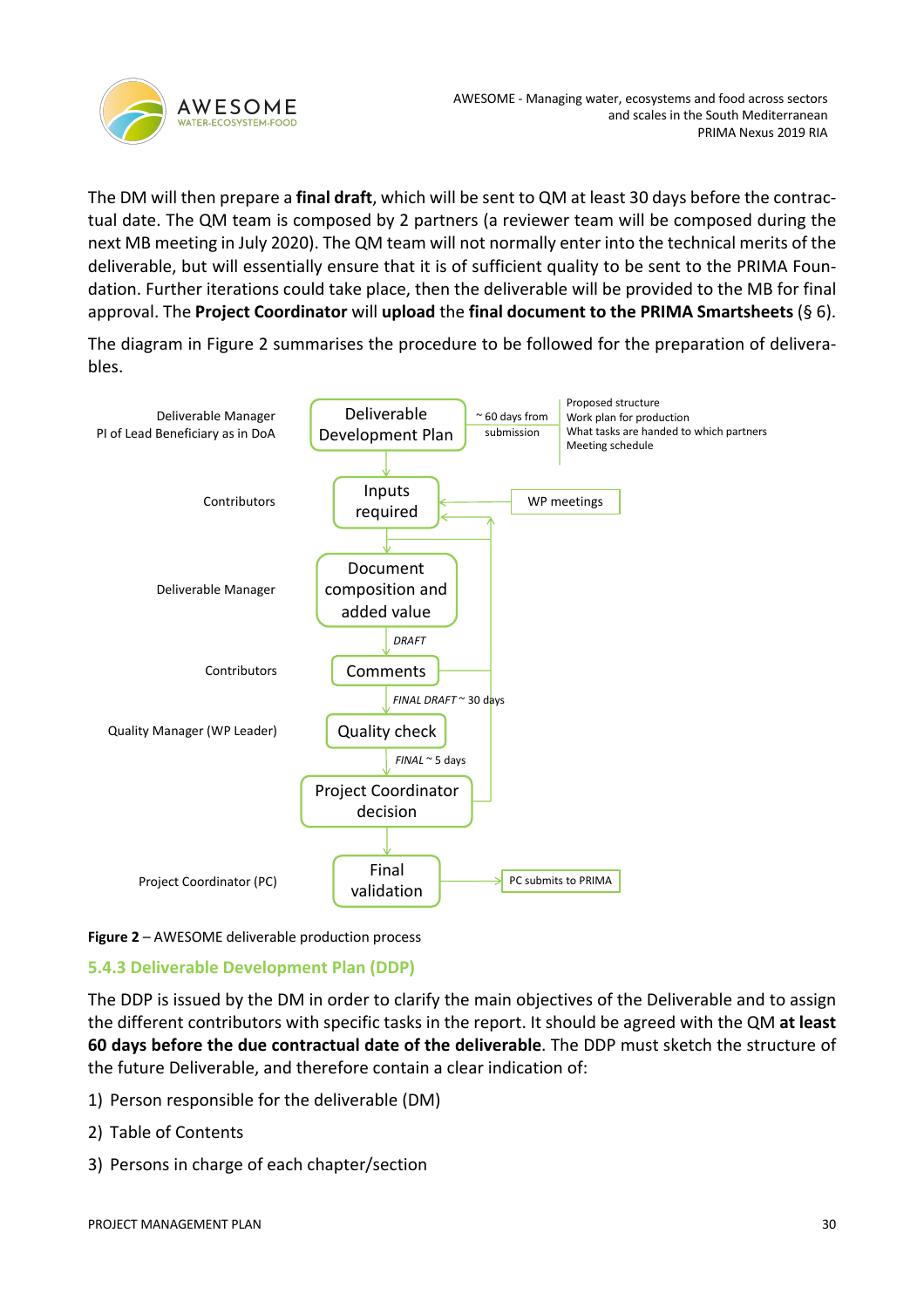

- 4) A timetable for the deliverable development, setting deadlines at least for:
	- a) Submission of contributions
	- b) Production of the first draft (version 01)
	- c) Internal review (partners' comments), **latest 30 days before the contractual date of the deliverable**
	- d) Production of further versions of the draft (versions 0x for versions)
	- e) Delivery to the QM.

# **6 QUALITY CONTROL PROCEDURES FOR REPORTING**

Deliverable status and upload, Management and Reporting monitoring must be edited by the Project Coordinator in the PRIMA Smartsheets (https://app.smartsheet.com). A new system is being developed by PRIMA and should be available after Summer 2020. The new system will substitute the Smartsheets as Project Management tool.

### **6.1 CONTRACTUAL OBLIGATIONS - MANAGEMENT REPORTS**

AWESOME has 2 Reporting Periods:

- − Reporting Period 1: From M1 to M21
- − Reporting Period 2: From M1 to M42

Contractual obligations imply that, within 60 days of the end of each reporting period (including the last reporting period), a periodic report must be submitted to the PRIMA Foundation, organised by sections as follows:

- − an overview, including a publishable summary of the progress of work towards the objectives of the project, including achievements and attainment of any milestones and deliverables identified in DoA. This report should include the differences between work expected to be carried out in accordance with DoA and that actually carried out;
- − an explanation of the use of the resources;
- − a Financial Statement (Annex 4 to the GA) from each beneficiary and each third party, if applicable, together with a summary financial report consolidating the claimed Community contribution of all the beneficiaries (and third parties) in an aggregate form, based on the information provided in Form C by each beneficiary.
- − financial statements should be accompanied by audit certificates, when this is appropriate or, respectively, required (see Art. 22 of the GA).

The financial reports will be submitted as written in the foreword  $(§ 6)$ , but paper versions signed by the authorised person have still to be sent by regular mail.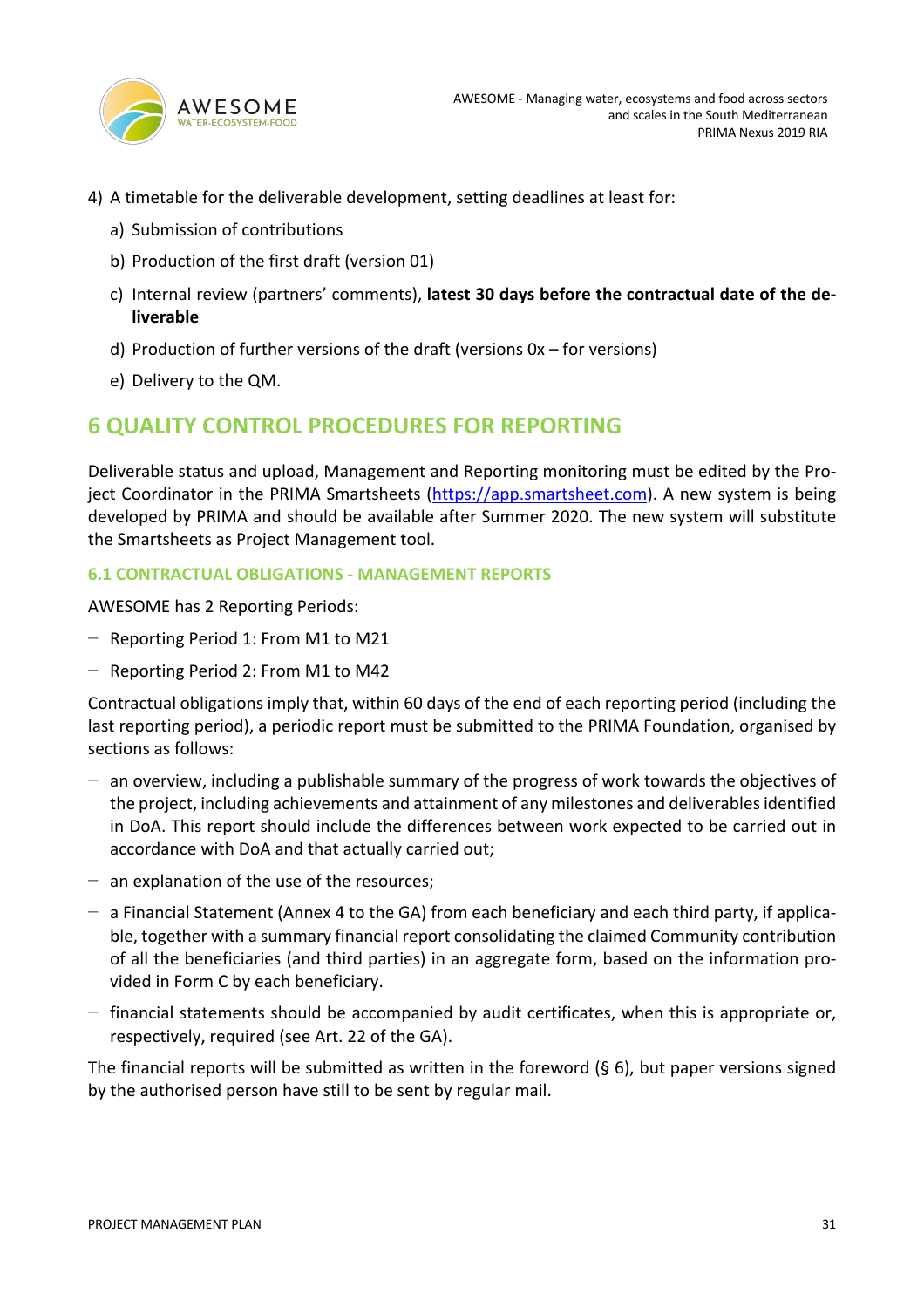

### **6.2 INTERNAL QUALITY PROCEDURE**

To support the efficiency and quality of the AWESOME project activities, an internal reporting procedure is set up in AWESOME to occur **every 6 months at the WP level**. The six-month Progress Reports (PRP) are to be compiled by WP leaders on the basis of information provided by the Partners actively contributing to the WP.

Prerequisites for this process are:

- All participants to keep **timesheet records** of who is involved in the AWESOME project. These can follow the normal practice of the partner concerned, but must track, month for month, who worked on what part of the project. The information stored should be at WP level for every person concerned.
- For **travel costs**, again the normal practices of each partner organisation can be used. Thus, if itemised travel costs are normally kept, then the total cost of the travel for each person involved should be reported in the management reports. If, on the other hand, a default daily reimbursement is used (irrespective of the real costs involved), then these default values can be reported again for every person involved. Although this may lead to some more reporting activity than officially required by the official progress reporting, specifying all travel costs per partner for every person who travelled even at the level of internal reporting will make the official reporting (§ 6.1) straightforward. Therefore, travel costs should not be grouped together, but indicated as be specific costs per person. Also, receipts must be archived, as the PRIMA Foundation may want to see them and they are required for all partners undergoing an auditing procedure.

### **6.2.1 Six-Months Progress and Resource Reports**

**Every six months, a progress report and an update of resources spent (resource report) must be prepared and each partner must provide the necessary information to the WP leader**. Each WP leader should keep the Project Coordinator updated with regular periodic project progress checks, which concern the advancement status of the WP under his/her leadership. The six-months progress report will be based on the information periodically collected within the last six months of project activity and will typically **not be more than four to six A4 pages**, which briefly describe the progress that has been made, and any problems that have arisen. Reference should be made to the milestones achieved and to the deliverables completed. The report should also outline the major items that the WP will be working on during the coming month.

Following the collection of the reports, the Project Coordinator will send within one week a "status report" to the Management Board and to the PO, who will thus be continuously informed concerning the progress of the project and any arising problems.

### *Guidelines to fill in the progress reports*

Every six months the WP leaders collect inputs from partners collaborating in the WP they lead by means of the template named "AWESOME\_Report\_template.docx", which is available on the AWE-SOME file archiving system in the "AWESOME public\Visual identity templates\" directory. The document structure follows the WP Task structure, thus reporting for each Task:

– Overall status of the Task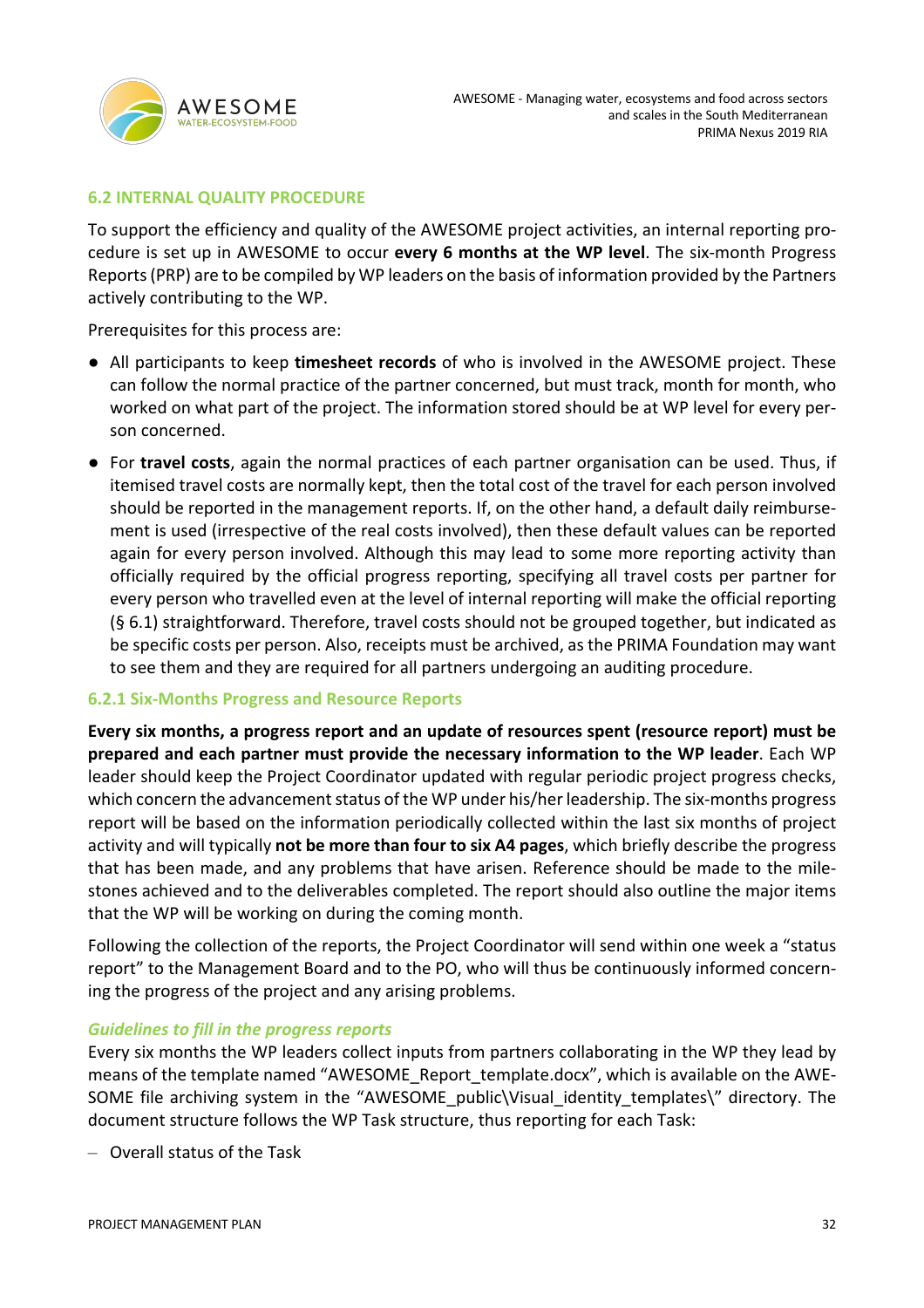

- Activities of the partners involved in the Task
	- Work performed and achievements
	- Deviations from plan
- Meetings

For each Task in the WP, the WP leader prepares a summary of the task status and progress, and outlines the main activities for the next semester ( $\S$  2.5.3). Then the reports of each partner involved in the tasks are added. Each partner must report on the work done, on possible deviations from plan and on meetings that were attended. The reported activities must also include progress towards any milestones and/or deliverables occurring within the given reporting period.

### *Guidelines to fill in the resource reports*

Effort and expenses reports (ER) will be provided for each informal and formal reporting period by each partner using the Excel files named "AWESOME ER AAA MXX YY.xls", which is available on the AWESOME file archiving system (under the "AWESOME\_public\Reporting\Financial\" section. "AAA" is the partner name in the filename, whereas "MXX\_YY" indicates the period to which the template refers, i.e. from month (M) "XX" to month "YY" as measured in months from the beginning of the project. The ER Excel files – one for each partner – are organised in different worksheets, containing expenses i.e. financial data (personnel, travel, equipment and other goods) and effort for each WP. Concerning financial data, detailed compilation of all data worksheets is not mandatory, but is recommended (i.e. in the personnel file it is not mandatory to enter the name of the person, but it can be replaced by e.g. "researcher A", "researcher B"). Nevertheless, **it is mandatory** to enter the total sums of personnel expenses and other direct costs (indirect costs and total amounts are automatically calculated). Only the partner ZG has an amount in subcontracting, which must be entered. Once data are entered in the detailed worksheets, the total amounts will be automatically generated and reported in the "Summary'" sheet. The Excel files provided to each partner can be used for all reporting periods. An indication of the information needed by each partner is shown in Table 6. Each partner sends the duly compiled worksheets to the Project Coordinator and to all the WP leaders. The Project Coordinator will be in charge of inserting the data received in the PRIMA Smartsheets (or in the new project management system of PRIMA, that should be available after Summer 2020; see § 6).

**Table 6** – Overview of the worksheets to be compiled by each partner for effort and expenses reports.

| Summary   | A-Personnel | <b>B-Direct costs of</b><br>subcontracting | D-Other direct costs | <b>Effort</b> |
|-----------|-------------|--------------------------------------------|----------------------|---------------|
| mandatory | recommended | mandatory only for ZG                      | mandatory            | mandatory     |

### **6.3 TECHNICAL REPORT**

At the end of each of the two reporting periods – at month 21 (M21) and at month 42 (M42) – the Project Coordinator will prepare the Project Technical Report, based on the progress reports described in Section 6.2.1 above. It will contain the following summary information: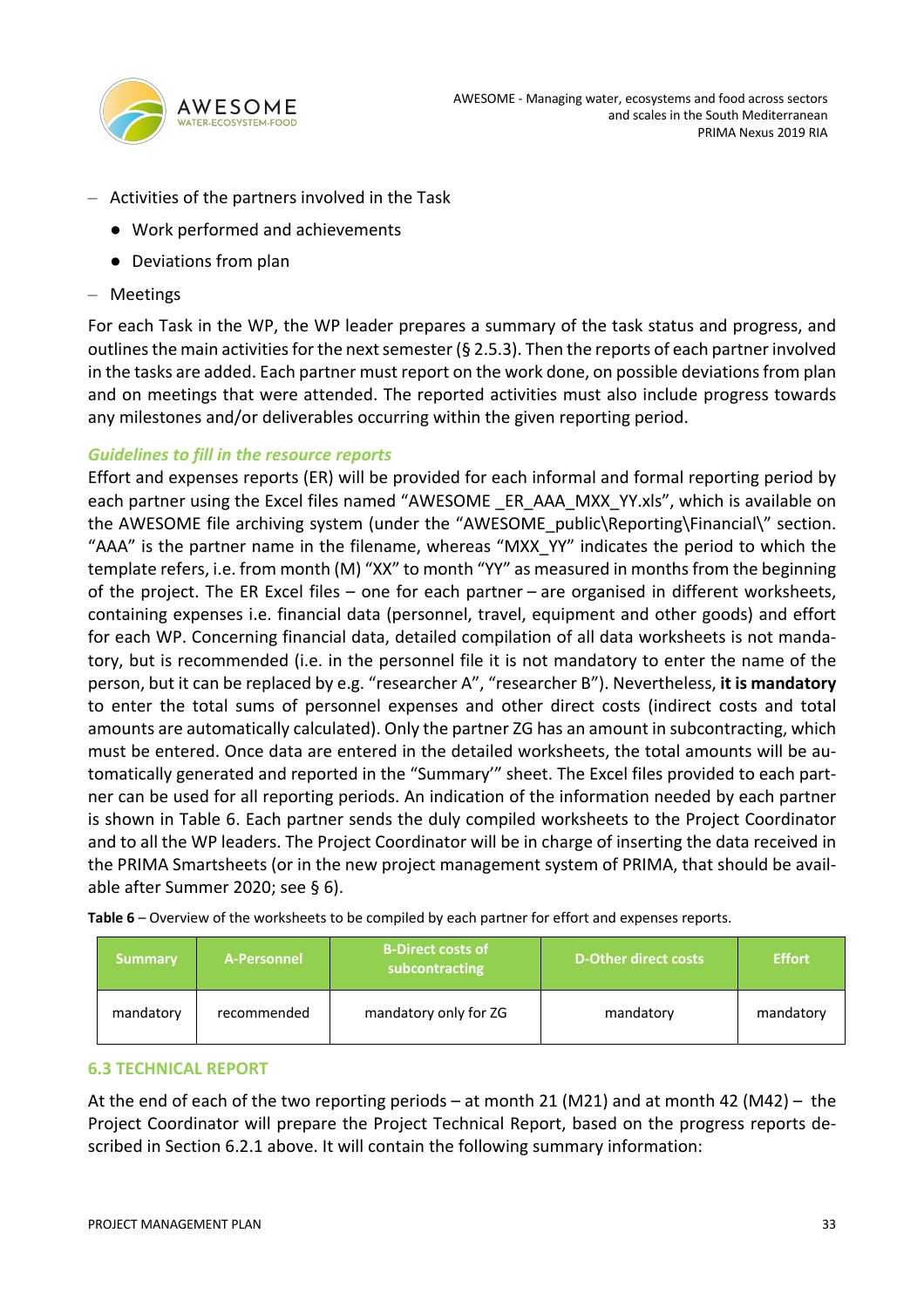

- − Major achievements during the reporting period;
- − Major problems identified;
- − Deviations from the project plan;
- − Resources used during the period.

The Coordinator will be in charge of preparing this and will ask each partner for any additional contributions. This report will summarise the major achievements to date, any critical issues, the expected organisation for the remaining months of the project. It will include also a critical self-evaluation.

### **6.4 FINANCIAL REPORT**

At the end of every reporting period, the Project Coordinator will prepare a consolidated overview of the budgetary situation of the project, on the basis of the cost statements he has received from the partners. This report will be submitted to the PRIMA Foundation. The payments that have been made will also be reported. The budgetary situation will be compared with the original annual budget plan.

### **6.5 PROBLEM MANAGEMENT**

### **6.5.1 Introduction**

The guidelines provided in Section 3 describe the procedures to be followed during meetings, and the decision-making mechanisms.

Most decisions will be taken to help move the project forward and will correspond to specific tasks in the DoA. Other actions will need to be taken, typically those by the MB, to ensure that the partners respect their contractual agreements. If for any reason, a partner is not performing at the expected level, this will need to be managed.

### **6.5.2 Problems Identified by a Partner**

If at any time during the execution of the project, a partner perceives a problem, he/she may raise it with a higher authority in the project so that appropriate action can be identified and implemented.

If the problem is technical and relative to a particular WP, the procedure to be adopted should first be to flag the problem to the WP Leader. Depending on the seriousness of the situation, the WP Leader may also decide to involve the MB, which could, if the problem cannot be dealt with at the level of MB, raise the matter at a GAs meeting. In the latter case the GAs has the ultimate authority to solve the problem.

### **6.5.3 Problems Concerning the Performance of a Partner**

A more serious issue concerns when a partner is not performing its technical tasks satisfactorily. This will most likely first be raised by the WP Leader involved and reported to the MB who may raise the issue with the General Assembly, once the problem settling procedures at the level of MB are not producing any improvement.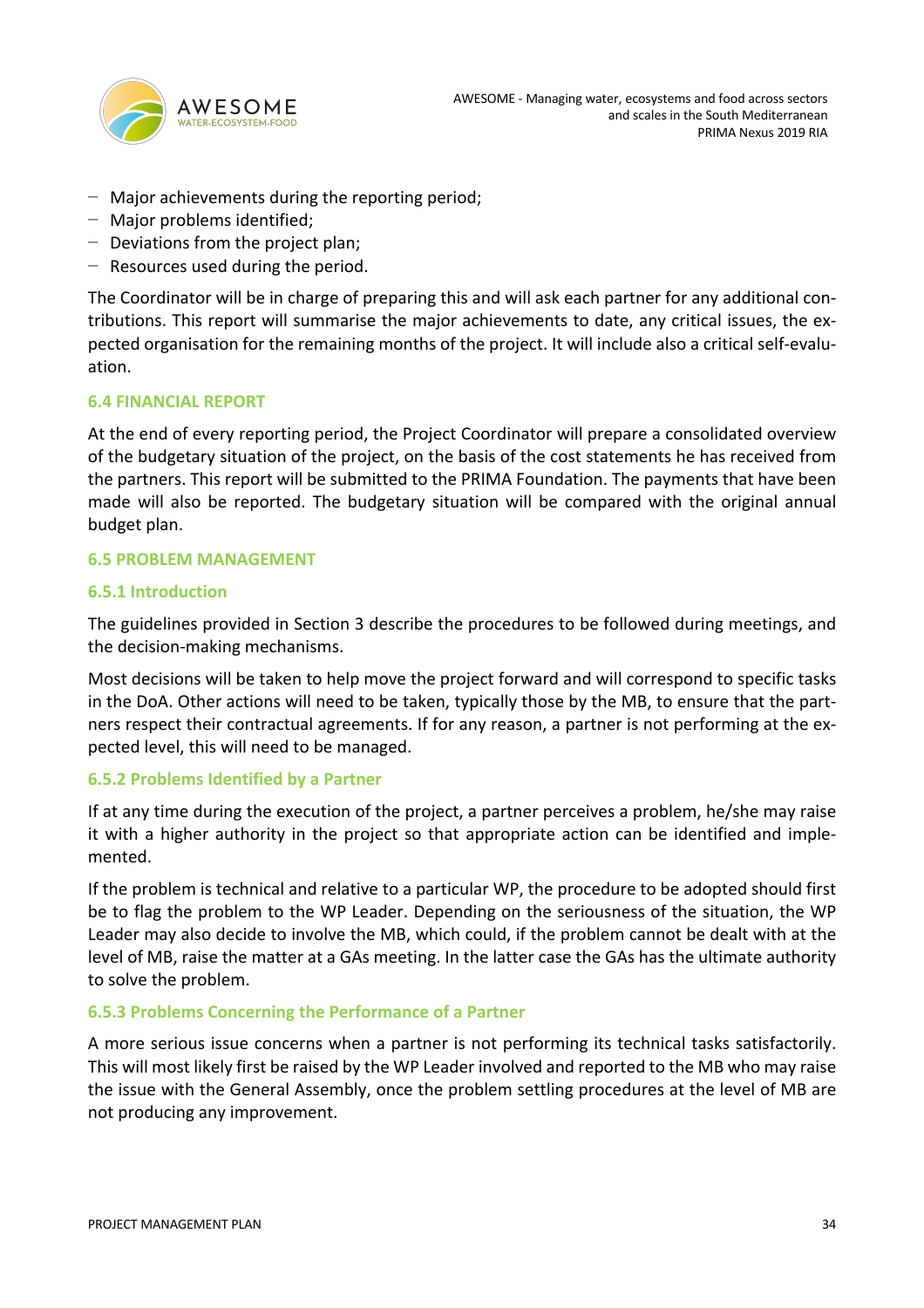

The first actions to be taken will be direct discussions with the partner concerned to correct the inadequacies. If these do not lead to a satisfactory conclusion, the MB, as first instance, and the GAs, as ultimate instance, will meet to decide on action. Possible sanctions could be:

- − to suspend the next payment from PRIMA, be it part of a previous advance that had been partially paid, or the next phase advance payment;
- − to decide to move part of the outstanding work from the partner concerned to another partner in the same WP, with a subsequent transfer of budget;
- − to request the partner to leave the consortium.

Similar actions could also result if the reporting provided by the partner is considered to be unsatisfactory. A short time to correct the reporting will be allowed, before more severe sanctions are considered by the GAs.

### **6.5.4 Problems concerning the financial stability of a partner**

The consortium has joint technical and financial liability concerning the project. If serious concerns regarding the financial soundness of a partner exist, or a partner is increasingly going into debt, or if the financial situation of the partner changes in a substantially negative way, there is an obligation on the partner to report this to the Project Coordinator.

The Coordinator will act with the MB to prepare an assessment of the risk to the project, which will then be discussed first within the MB and, ultimately, with the full GAs. First, a complete assessment of the work satisfactorily completed by the partner will be carried out, and, based on the progress reports to date and the advance payments received by the partner, a calculation will be made of the credit or debit of the partner to the PRIMA Foundation. Then a direct discussion with the partner concerned will determine the capacity of the partner to carry out the contractual work in the next period.

This will allow the MB first and the GAs as ultimate instance to evaluate the risk to the project, both financial and technical. Concerning the financial risk, an evaluation will be made of the risk of providing the next advance payment to the partner. In any case, at this stage an audit certificate for the work done to the date will most likely be requested of the partner.

In moderately serious cases, the next advance payment will be suspended until the work planned for the next six months is completed. Then the partner will be requested to provide an audit certificate for the period involved, and the GAs will decide upon proposal of the MB whether to pay the costs sustained by the partner. This is again a risk assessment activity, as the MB first and the GAs as ultimate instance will assess whether the PRIMA Foundation accepts the partner's declared costs in the next Cost Statement.

### **6.5.5 Management of Changes**

Any modifications that may be required in the work plan necessary to implement the activities included in the DoA must be promptly reported to the Project Coordinator. Requests for modification could come from a particular WP: in this case, the WP Leader should report the situation to the Coordinator, who will discuss the issue with the MB, as first instance, and, if necessary, with the GAs, as ultimate instance.